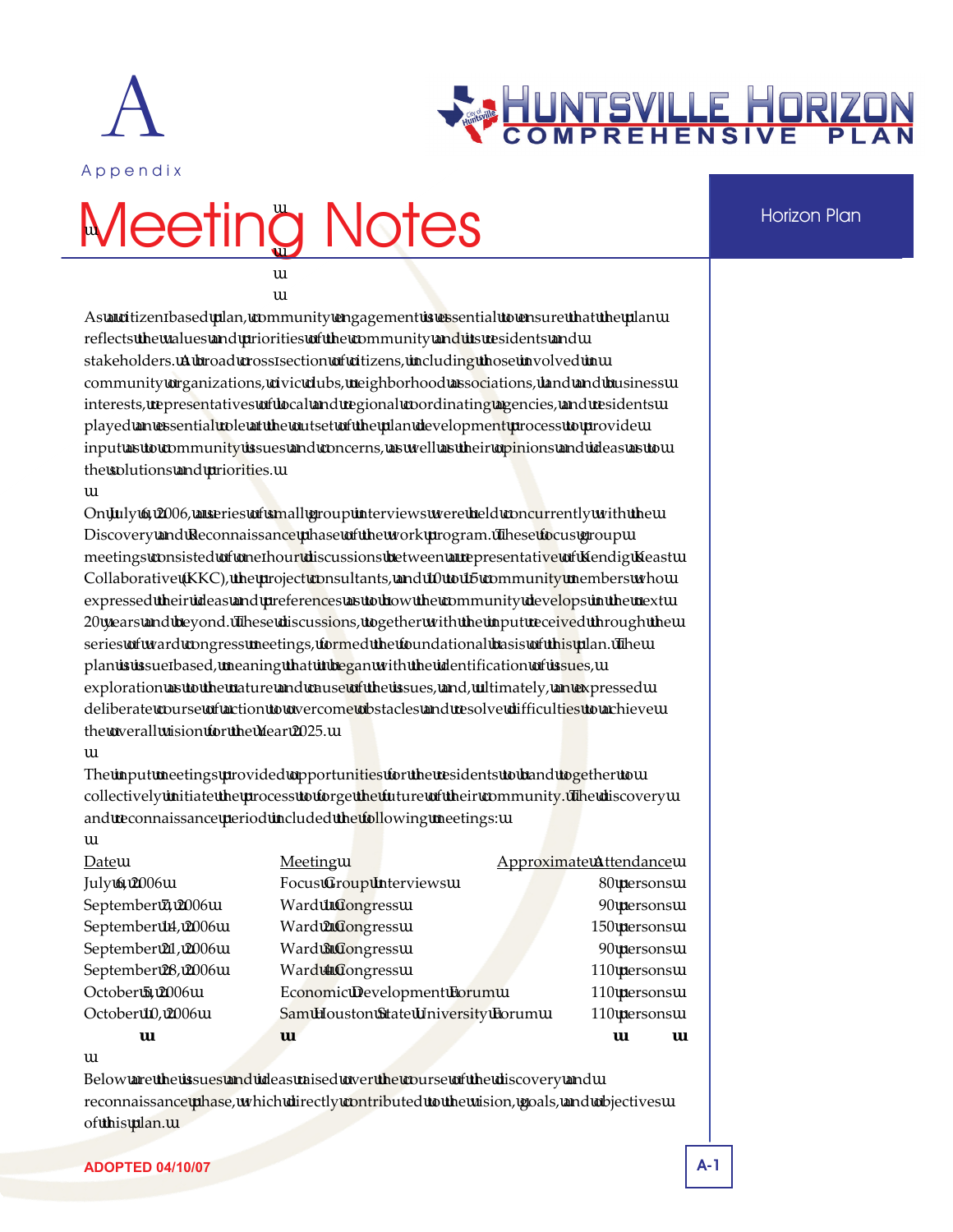



### **Focus Group Interviews: July 6, 2006**

### **Group One (Landowners/Developers)**

- Affordability of development standards/impact.
- Cost of business level of code enforcement; building and annexation/restoration
- Elkins Lake: cheap lots still available; can't compete with affordable building
- Water/sewer rates contributes to expense of building
- Lack of business/industry bringing more retirees
- 50/50 City vs. ETJ population
- Negative image determines growth
- Come for green space/environment
- Affordable housing is a manufactured home
- Who is our market?
- Impediments ordinance and procedural ambiguities cause problems
- Slow absorption difficult to get economies of scale
- Huntsville relies on Houston, oil market, Anadarco, etc. (we don't control our growth)
- Equal enforcement of the law interpret code differently depending on whether there are people against it
- Consistent application of standards is needed
- PUD on Elks Drive Bankrupt (park space, retention never done)
- \$80,000 isn't affordable for many people
- Manufactured housing is not the answer not sustainable; can't enforce building codes inside manufactured homes
- Manufactured homes are allowed on individual lots
- Neighborhood Conservation district existing neighborhoods with deed restrictions
- Zoning in Huntsville is about what you can't do rather than what you can do
- City first response is what you "can't do" versus a "can do" attitude
- City must be active in finding ways to support economic development
- Dilapidated signs are a problem
- Why are our water/sewer rates so high?
- 34 percent of county is tax exempt; makes revenue generation tough
- Walker County Certificate of Convenience and Necessity (CCN) has limited capacity; questionable fire protection

### **Group Two (Chamber of Commerce)**

- 16,000 live on campus/20,000 anticipated by 2010
- Things for students to do: would like to see putt putt/ go carts/ theater/ entertainment
- More student apartment dwellers
- Student mobility is an issue getting to retail stores, etc.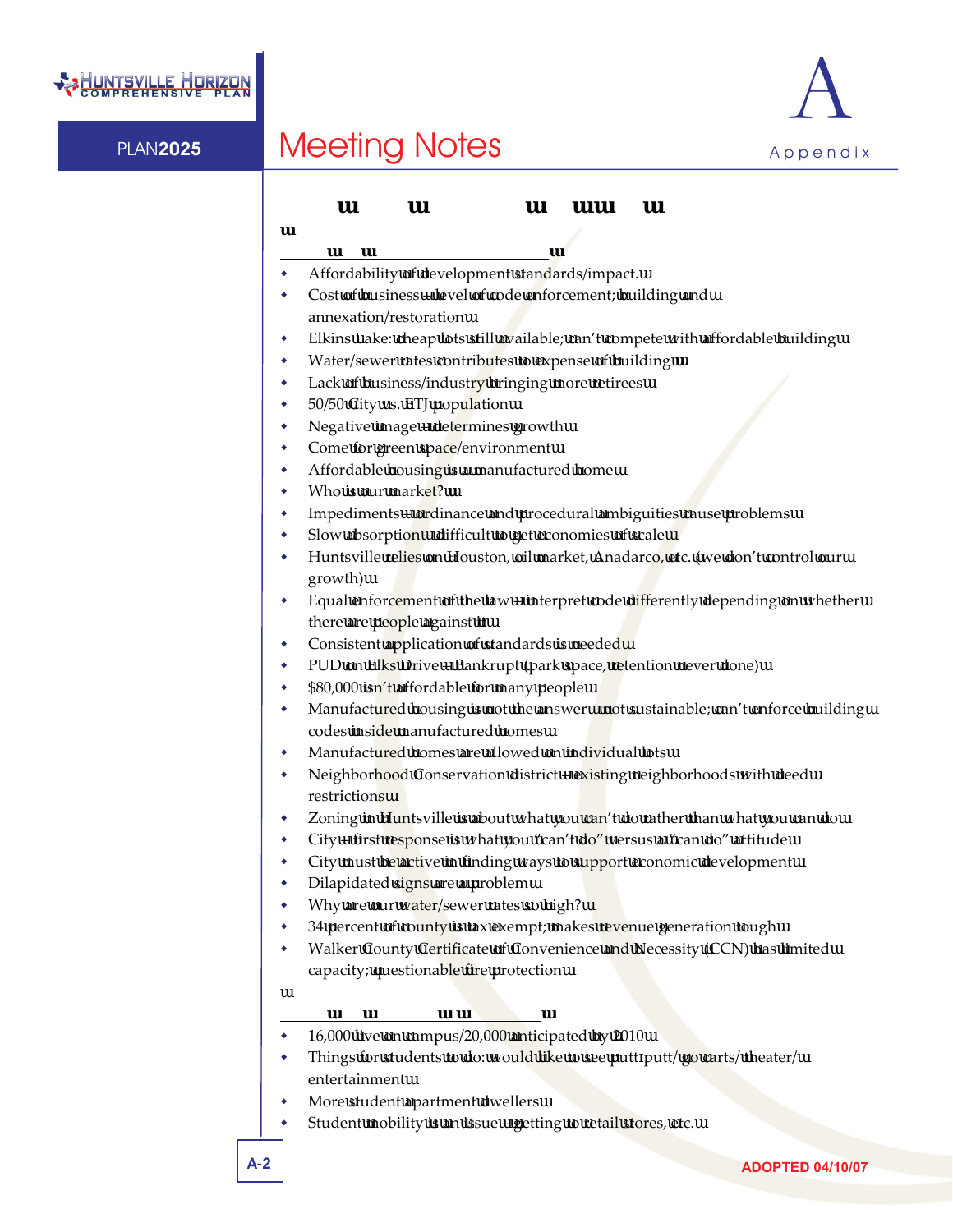



- How do we create a Huntsville as a destination?
- There is limited space for business expansion
- No industrial park
- No railroad
- Retail leakage of sales tax is significant
- Lake area is growing slower here
- Attracting physicians is difficult
- Not a singles atmosphere
- Students work out of town
- Shopping should be an "experience"
- Downtown closes at 5:00 p.m.
- Lack of employment opportunities for graduates
- Prioritize small businesses
- Employment for dual income homes challenge
- Revitalize around the University
- Limited numbers of new homes people are living elsewhere
- No new homes under \$200,000 outside of Elkins Lake

#### **Group Two (Opportunities)**

- Live music venue is downtown
- Full service motel with meeting facilities
- 150 new professors within the next year
- Decline in student enrollment at HISD
- HISD to offer new programs next year: Pre engineering program; Cosmetology program; and entrepreneurialism
- Sense of pride in schools
- Focus on academic "experience" strengthen the University
- Need a residential campus
- Town Creek Walk idea

#### **Group Three (Neighborhoods)**

- Location of Section 8 housing found in the middle of neighborhoods; criminal activity – neighborhood degradation
- Rental versus home ownership problem in certain areas; particularly around the University
- Owners purchase and rent to multiples maintenance issue
- Single versus multiple families
- Streets divide neighborhoods (example 16<sup>th</sup> Street)
- Neighborhood redevelopment
- Neighborhood planning get organized assist in forming restrictions
- Sulfur Springs clean city example
- 16<sup>th</sup> Street would work with u turn at S.H. 30
- One way streets are a mistake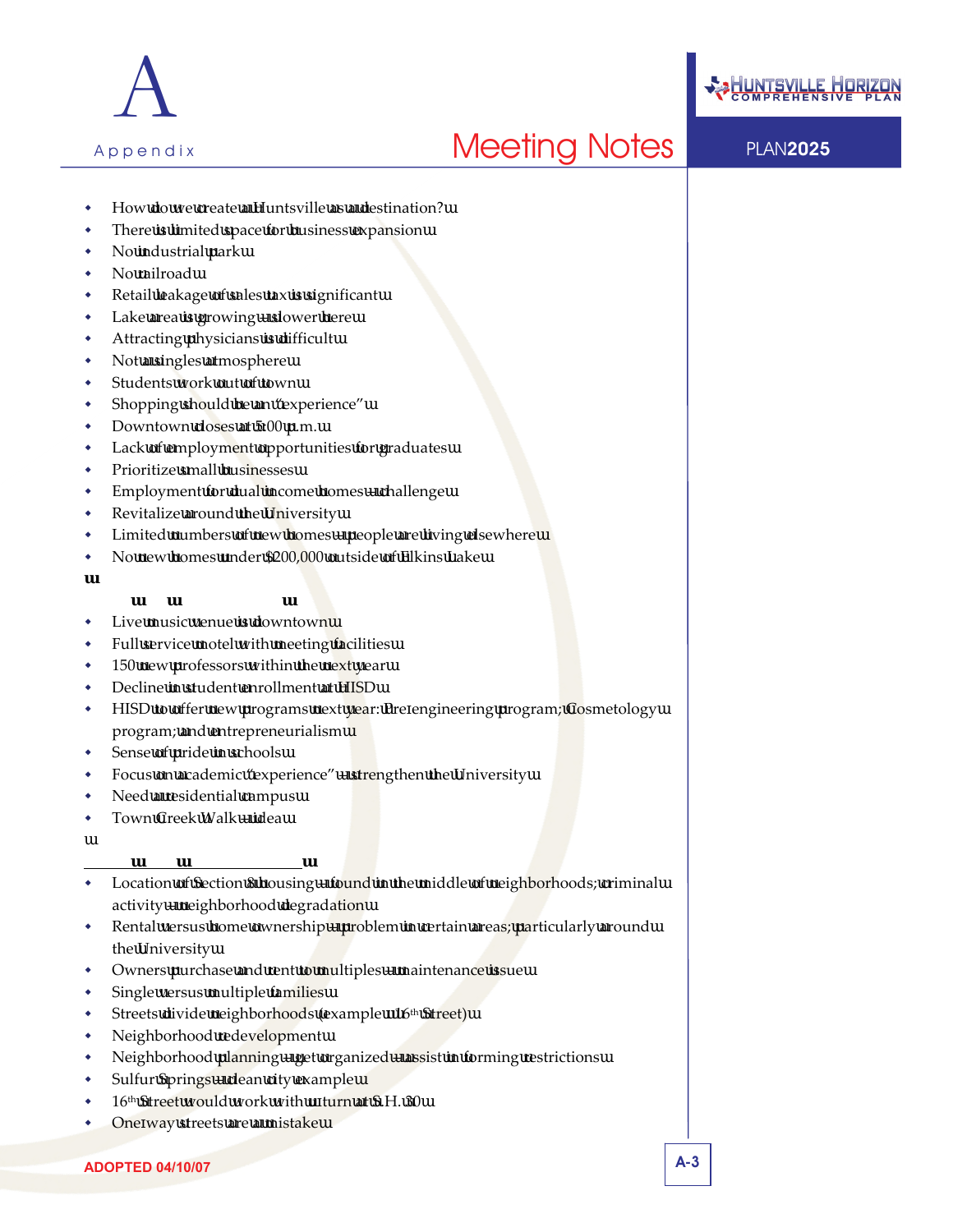

- Preserve "community"
- Don't bisect neighborhoods with streets
- Water plan is vital to our future
- How do we handle 20,000 students traffic policies/parking (Elks and Old Houston Road)
- West versus east sides: everything is happening on the west side; 800 ac TIRZ
- Reinvest to the east economic development opportunities
- Capital recovery fee for apartments
- Sinking fund for utility provisions
- Incentives to direct development
- Littering is a problem
- Implementation is essential
- Citizen input is needed
- No eminent domain for property value increase

### **Group Four (Transportation)**

- Public transportation students across I 45
- Help traffic/parking around the University
- 3,500 live on campus 50 percent do not have vehicles in residence hall
- Brazos Transit
- East West traffic in Walker County is a problem
- 11th Street is over burdened
- 10<sup>th</sup> Street or 16<sup>th</sup> Street could go from I 45 to S.H. 190 or northern loop
- Inside S.H. 19 is congested
- TxDOT is adding shoulders on S.H. 190
- Can't expand 11<sup>th</sup> Street anymore
- Light synchronization increases speeds/limits side street access
- Access management needed (example: 11<sup>th</sup> Street)
- City codes don't match TxDOT access requirements
- Avenue I and Avenue J students crossing (by HEB and McDonald's); dangerous
- Street markings, push buttons for pedestrians
- ADA standards difficult for elevated street cross overs
- Lake Road no crosswalk
- S.H. 75/F.M. 1791 school bus delays signal timing (must rebuild the intersection) – short light phasing
- MLK/11<sup>th</sup> Street light is problematic
- Warning signs (S.H. 19, S.H. 30, S.H. 75, and F.M. 247) bus stops and truck stops congest them
- Airport Master Plan was done (2002 or 2003)
- Extend to  $6,400$  ft runway it's now  $5,000$  ft
- Encroachment is a concern
- Asphalt maintenance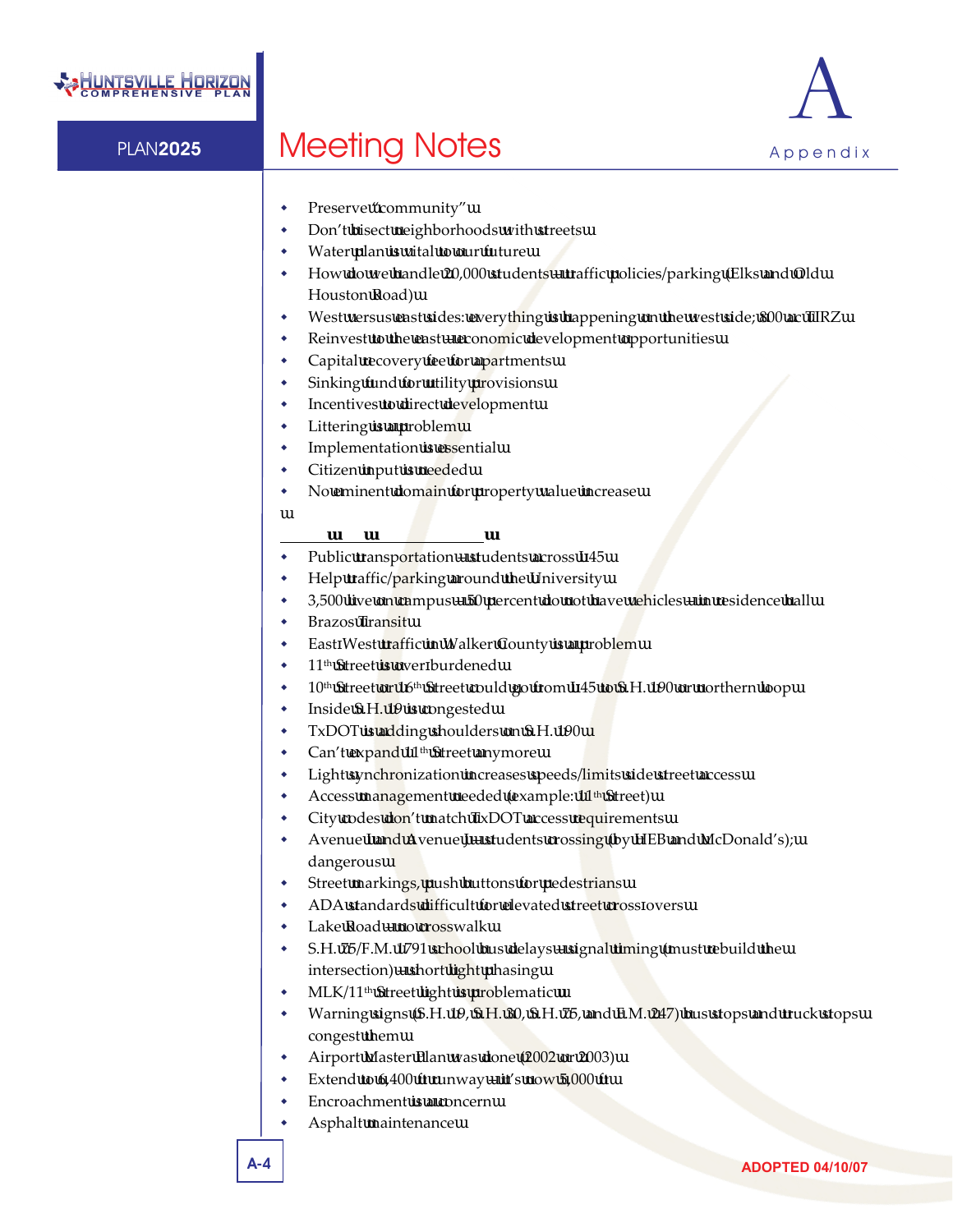



- 30,000 to 40,000 operations per year at the airport
- Aug 2006: 16,500 students; 2010: 20,000; 2015: 25,000; 50 percent of students
- University shuttle system satellite parking Pair with parking district incentive
- One parking garage with contract parking on campus no state funds
- Shuttle needs to pick students up at apartments so students don't drive to a satellite lot
- Park n Ride: other side of exit ramp toward S.H. 19
- No lighting along sidewalks between campus and Downtown
- Sidewalk master plan needed
- Trail master plan needed
- Sidewalks only required on arterial roads
- $17<sup>th</sup>$  Street and Sam Houston student crossings and high speed traffic; dangerous
- Trans Texas Corridor impact on City?
- Loop 19 at Bearcat possible park and ride?
- Smither overpass?
- One way feeders on/off under construction tossing traffic to local streets higher maintenance, expansion required
- Loop 19 and S.H. 75 South Southward Drive on No cross streets 4 lane undivided – no cross overs but at State Highways; more traffic on local streets is the result
- Look at local street system
- S.H. 30 4 lane divided
- 17<sup>th</sup> Street TxDOT is working on it
- S.H. I90 widening shoulders to County line

### **Group Five (Parks and Recreation)**

- Used building materials  $-10$  percent of waste burning now; reuse/recycle of materials; reduce waste hauling costs; help with housing affordability
- Need an arts program music, dance, theater inter racial
- Timber companies selling tracts for development; opportunity
- National capital free assets
- Unique landscape
- Blue Lagoon scuba use; 7 springs and 7 hills of Huntsville; sitting on springs; build the community around the park system (ex: Austin)
- Accessible/linkable
- Bike lanes 150 acres Downtown park/pool (lap and recreation pool); high school meets at pool
- Skatepark is needed
- 700 baseball players
- Need to upgrade all sport facilities; there are four fields no practice fields use school grounds
- Limited youth activities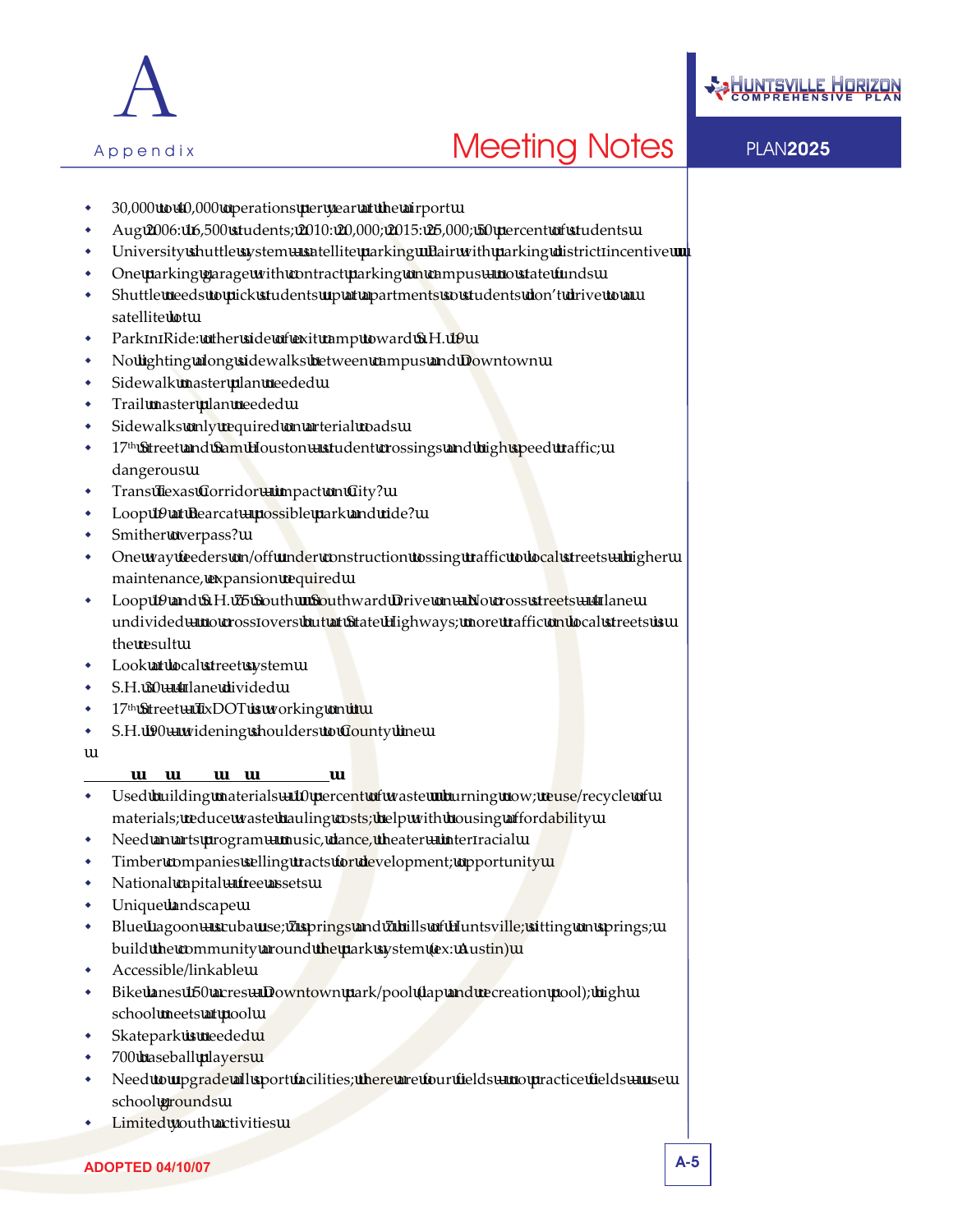

- No teen center, etc... Can't use fields for organized sports
- Opportunity for tournaments economic development
- Two softball fields are City owned
- Need sports complex
- 400 girls in softball
- No facilities outside of school year
- One more softball field needed
- USA swimming must be part of the City
- Northeast Aqua Association in Houston
- Regional swim meets at the pool
- Concern for out sourcing the maintenance of the new pool
- TDCJ land available for park development?
- State Park City provides water/sewer
- Lone Star Trail longest in Texas?
- Mountain biking is popular
- Trails as fire breaks and access for fire fighters
- Wildfire protection integrated into design of park system
- Perfect location
- TDCJ = land locked
- Limited park staff
- TDCJ work stands for park maintenance; leverage more, underutilized now

### **Group Six (Downtown)**

- Quality of place = authenticity
- Four businesses on square that have been there 100+ years (Gibbs Bros, Smither/ Co Title, Berks Jewelry)
- Combination of business types + residential diversity is essential
- National Guard Armory for student events opportunity for Downtown
- Entertainment venues district like San Marcos
- Closes at midnight
- Live music, coffee house, book store, movies at town theater
- "Keep it Huntsville"
- Drinking area still old boundaries; extend out to new City limits
- 35 percent drop off of business in December University is key; don't cater to enough to them
- Downtown living captured market
- University Avenue– pedestrian spine improve sidewalks/lighting
- Bike racks needed
- Can't bike/rollerblade on campus
- Bus station 12<sup>th</sup> Street/Avenue J prisoners wait at station negative impression
- Walls Unit is close to the University concern; possibly the oldest prison in the continental U.S.
- Texas Prison Rodeo return of Texas Prison Rodeo facility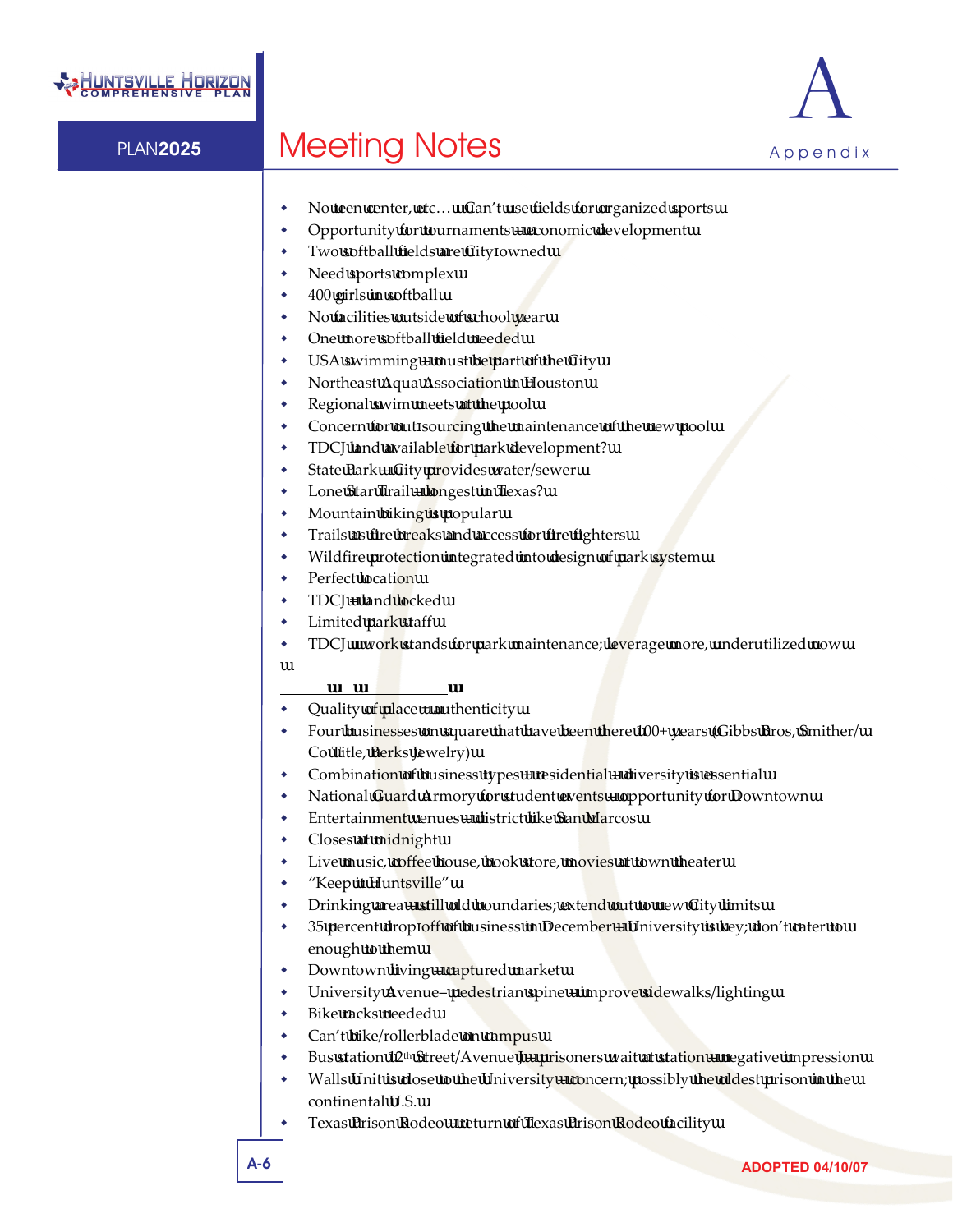



- Parking problem is bad
- Bad traffic on Sam Houston and University TxDOT controls festivals Downtown stage
- Constraints to pedestrian movement
- Downtown is affordable key to success
- Sam Houston Folk Festival
- Historical tours
- University Drive between Downtown and University link
- No coupons at University difficult to market campus kiosks?
- Student blackboard on line media
- \$64 million in tourism
- Way finding

### **WARD 1 CONGRESS – SEPTEMBER 7, 2006**

#### Input from comment cards

- City regulations on the slums these are exploitative and pathetic
- Raised walkways over Sam Houston Ave @ 16<sup>th</sup> & 17<sup>th</sup> and maybe 19<sup>th</sup>
- Get the town to accept and support the University If you build it, they will come/stay
- We didn't get to talk enough about our library needs. We have badly outgrown what we have and need a new one – IMPORTANT!
- We are all for growth and new businesses coming to town, but they should pay their own way just as those of us who have businesses here right now did. NO TAX ABATEMENT. NO MORE TAX REINVESTMENT ZONES! (Abolish the present TIRZ plans)
- Huntsville needs pride and show it  $-$  we are not just a prison town.
	- Beautify areas as much as possible
	- Trash pick up
	- Use inmate labor as much as possible
	- Businesses do use "green" building in areas that require  $it$  so why can't we?
- Extend the restaurant/bar hours to 2:00 a.m; may bring more business will keep the student dollars here; safer than forcing students to go across county lines.
- Downtown district
- Greyhound Bus Station / prisoner release is a major problem (they are very recognizable). This puts a damper on Downtown business; needs to be moved to I 45
- Parking structure for the university students in the avenues
- Enforce parking in the Avenues
- Problem: This is a comprehensive plan that allows for no discussion of the importance of the arts and what part the city government should play in providing those opportunities to the citizens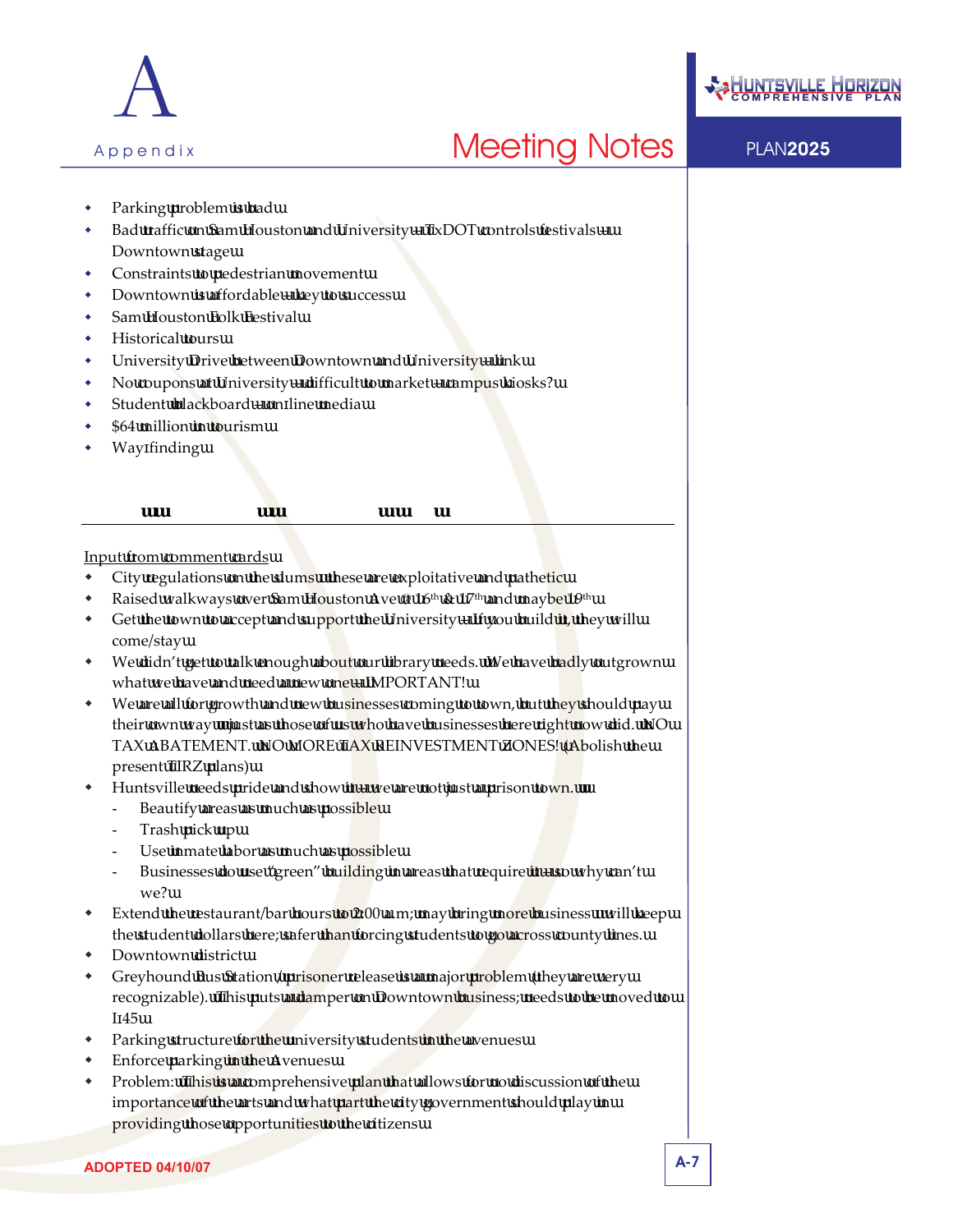

- Utilize the workforce of inmates in Huntsville to help build and maintain the parks and greenways
- Consider closing the Walls Unit and turning it into a museum
- Downtown needs historic preservation and building codes that take into account the architecture of that era
- Downtown needs to gain residential for students…something like loft apartments or luxury apartments…think dense population growth
- The businesses Downtown need to cater to the student life with longer hours, etc. to tie Downtown/Community to SHSU we need to develop University Avenue with business to residences with greenways and bike trails instead of developing around I 45, we should revitalize Downtown and focus on SHSU – grow from center out; make this a University town
- Consider developing east of the University

### Input from residents

- Streets Dig out and repave streets that have been excessively "tarred over." Examples: 16<sup>th</sup> Street and 17<sup>th</sup> Street between Avenues M and O
- Recycling Include in the new garbage collection system a curb recycling system, providing along with the garbage containers to be furnished by the City, a separate container for recyclables, as is currently done in some cities.
- Parking Include ample, feasible parking space in any future City project. The Wynne Home has no parking space for patrons.
- Green space Enforce the 10 percent green space requirement for businesses that was in force when the present Brookshire Brothers was built.
- Safety and access for motorists and pedestrians. Set and enforce standards for vegetation and structures – such as hedges, fences and overgrowth – to prevent blocking visibility and access to public streets and sidewalks. Negative example 1: Poison ivy grow over the public sidewalk at the corner of  $17<sup>th</sup>$  and Avenue O; Negative example 2: A huge bush is growing two feet into the street in the 1400 block of 16<sup>th</sup> street
- I commend the City Council for stepping to the plate and agreeing to build the new city pool. However, if you don't hire a full time aquatic manager you will never be able to see the full revenue potential of the pool. Most people who contributed toward the construction of the pool did so under the impression they would have pool access year round. Also, the high school swim team practices from September thru May – 5 days a week and 3 days a week March thru May. They expected access on September  $1<sup>st</sup>$  – now who knows when they will be able to use the city pool.
- City Council members must realize that opening the new pool only during summer months will be a losing proposition. Please hire an aquatic manager and turn this new million dollar project into something that is well run and an asset to the citizens of Huntsville and Walker County.
- I think Huntsville needs more facilities to keep the youth of our town out of trouble…and better shopping!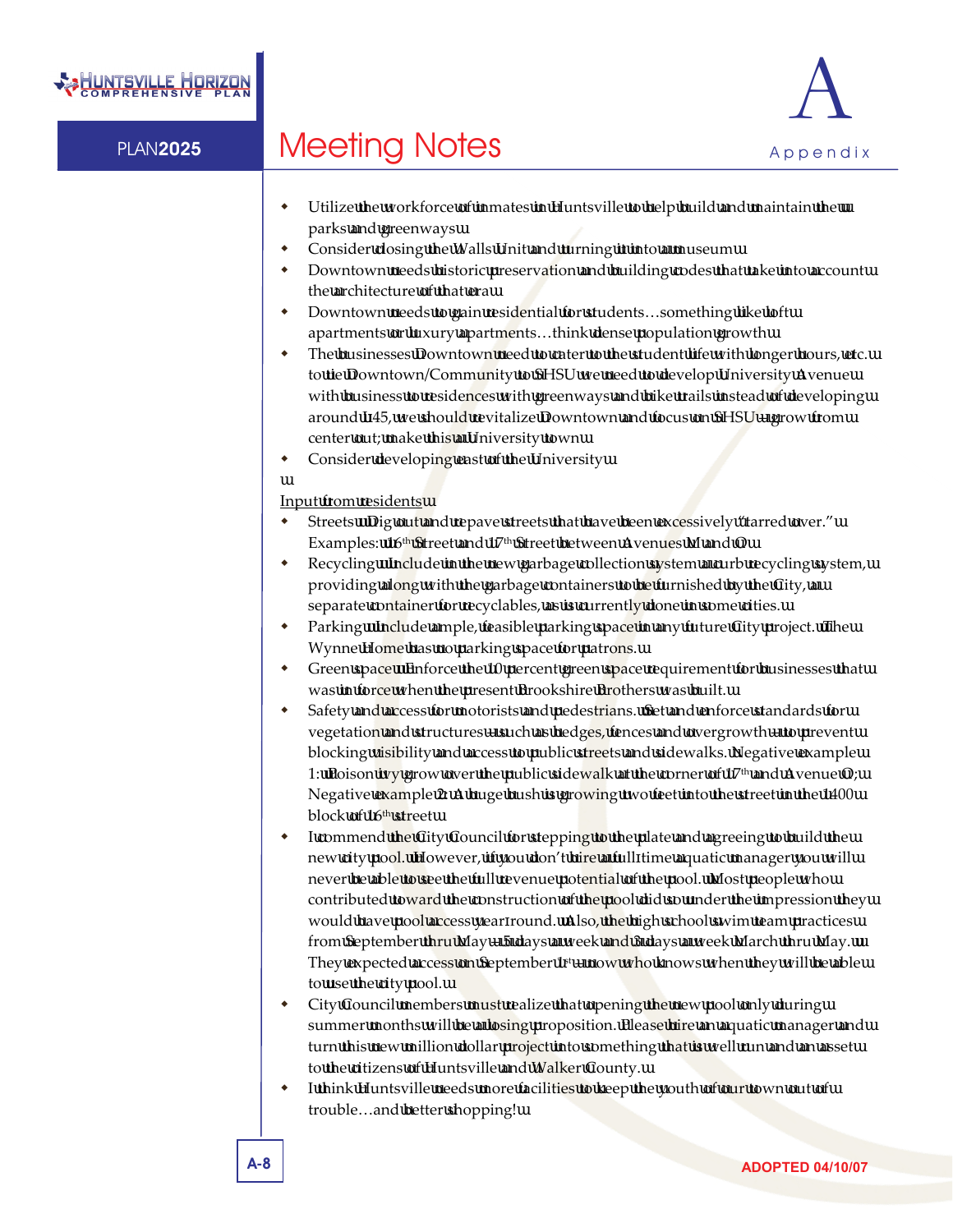



- More Restaurants (Olive Garden), TGIF, Applebee's, Target, a Real Mall, conference center, housing development, fix the streets, ice/roller skating rink
- Elkins Lake needs street lights
- Crime at 14<sup>th</sup> Street and Avenue O
- Knock down/improve Russellville
- Attract industry/business
- Something to keep students here on weekend
- Nature conservation (keep the trees)
- Nature thoroughfares the trees and nature is what makes Huntsville, Huntsville
- Restoration to downtown parking problem (maybe a parking garage)
- I hope to see in the future that Huntsville is able to grow and offer new incentives to new businesses. I would like us to keep what makes us special but to grow and offer new careers and entertainment opportunities
- I'm frustrated with the swimming pool project.
- More variety in restaurants. I mostly like the town.
- I'd like to see larger companies come in to increase individual living standards. (High Tech jobs, increase income, better benefits)
- **\*** Storm/rain flows in the Avenues
- Better up keep of roads in the Avenues
- Mail received before 7:00 p.m.
- Power goes out at Avenue R and 20<sup>th</sup> Street all the time
- Higher paid teachers
- More Diverse restaurants
- More efficient ways to traverse city

### Land Use and Transportation Break out Sessions

 Land Use Goal 1: Quality, sustainable affordable housing and livable neighborhoods

\$80 120,000 range of house price needed Identify obstacles/constraints to affordable housing \$45 50,000 needed based on median income

Gospel Hill area – revitalize, utilities, land title issues, legal assistance, can't

- get loans
- Help them help themselves
- Define target areas for assistance
- Support Habitat for Humanity
- Bearcat attack organize, build relations
- Mission work
- Code enforcement, property maintenance

Policing, don't stand for drug houses, be proactive, hold landlords accountable

 Land Use Goal 2: Protection of sensitive resources and conservation of the environment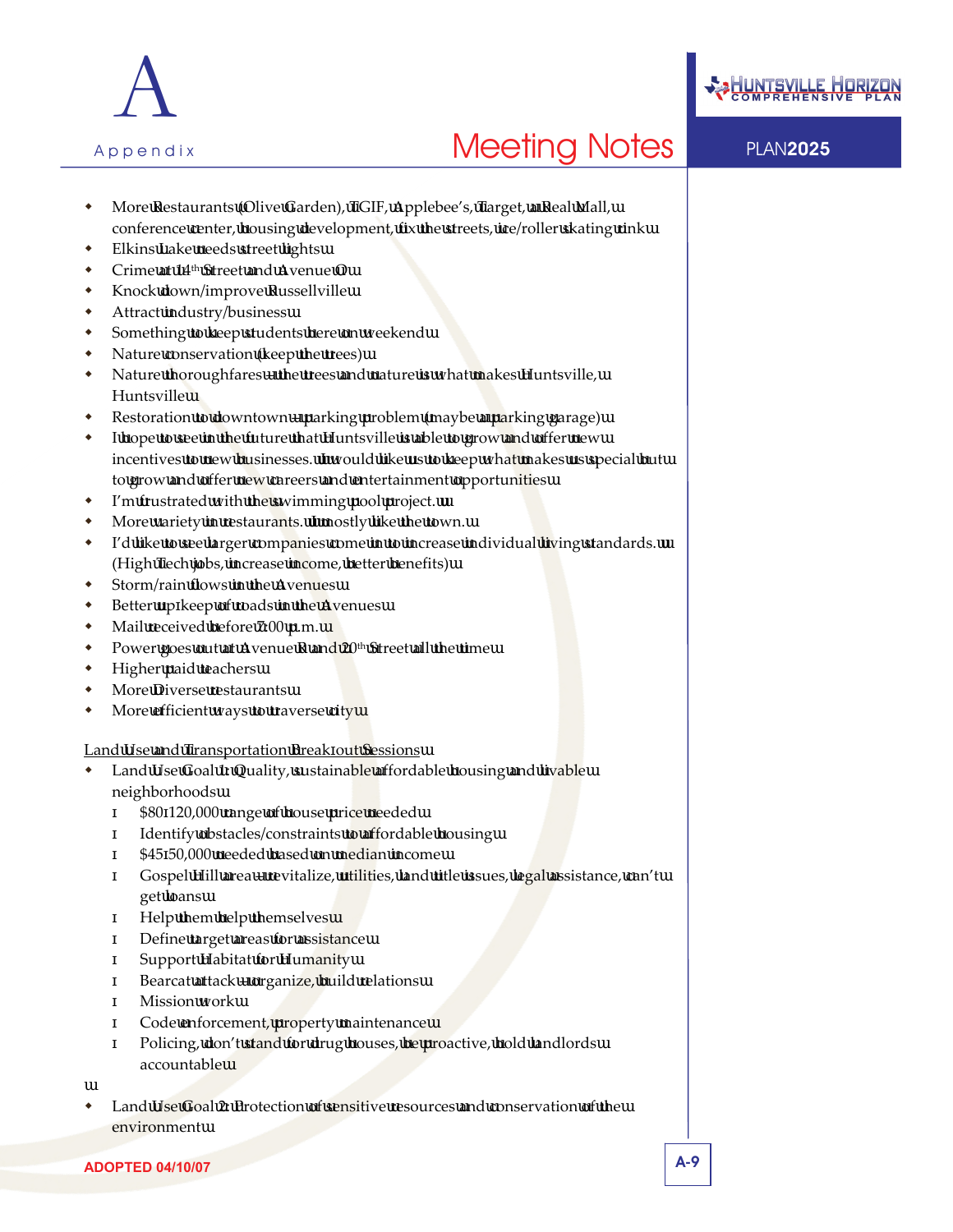



|   | Preserve trees, disease issue, all property - residential/non residential<br>Tree planting<br>Preserve green space $-$ codes $-10$ percent minimum, not specific as to where<br>Town Creek clean up, protect, Eastham Thomason Park - wetland area<br>More green space<br>Sensitive planning/ site design<br>Compensation necessary - Federal laws<br>Resources contribute to character - need teeth<br>Educate – what is a resource/natural asset, what exists now – uncover, make<br>available to public<br>Engineering standards - drainage<br>Require plan submittal before - development clearing<br>Silt control needed<br>Better construction methods by City<br>Air Quality - clean industry                                                                                |
|---|-------------------------------------------------------------------------------------------------------------------------------------------------------------------------------------------------------------------------------------------------------------------------------------------------------------------------------------------------------------------------------------------------------------------------------------------------------------------------------------------------------------------------------------------------------------------------------------------------------------------------------------------------------------------------------------------------------------------------------------------------------------------------------------|
| ٠ | Land Use Goal 4: University integration and enhancement of its environs<br>Entertainment – Summer/weekends students leave<br>Keep pace with University growth, keep them here, student job market,<br>grow responsibly<br>More campus housing - affordable units<br>Housing for faculty – price range<br>Connect University and Downtown, awareness, businesses to cater to<br>University students, faculty, visitors<br>Plan for University Avenue<br>Distance/remote learning<br>Joint public relations, hospitality, stay in Huntsville<br>Campus like atmosphere, gathering spaces, open areas, joint use facilities,<br>community policing<br>Four percent per year growth at the University<br>Entertainment, bookstores, coffee houses, go karts<br>Student/police relations |
|   | Land Use Goal 5: Downtown district as a multi use destination<br>Re use of vacant buildings, incentives<br>Mom & Pop businesses preferred<br>Asbestos removal<br>Left signal at 11 <sup>th</sup> Street and University Avenue, two state highways<br>Sequence lights - Bowers & 20 <sup>th</sup> Street - turns left<br><b>Implement University Avenue path</b><br>Pedestrian lighting/signage/trails<br>Gateways<br>Parking time limits, many tickets<br>Designate court parking<br>Sidewalk plan                                                                                                                                                                                                                                                                                  |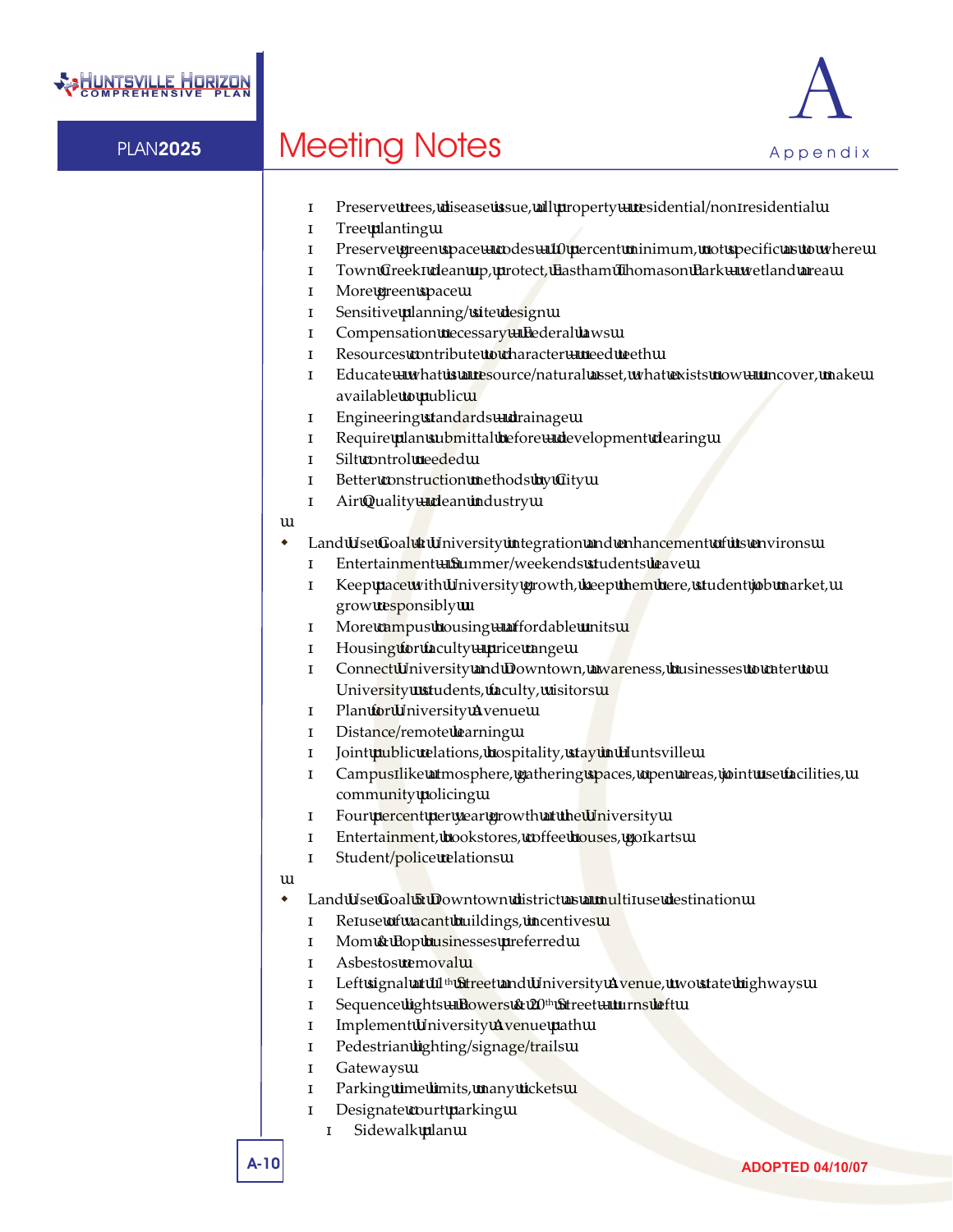



Downtown fringe – residential feel Unique selling proposition What do we sell/stand for? Maintain Main Street Program Land Use Goal 6: Convenient, accessible, and connected parks and greenways Determine where parks needed, land swaps Blue lagoon connection How to maintain parks – TDCJ, free labor of inmates Town Creek – continue to develop sections to connect Map/communicate what is available Clean, i.e. Downtown, pick up programs, use TDCJ, fines, apply laws consistently Trails/bikeways, connect spaces Think about maintenance costs Pecan groves in parks Public gardens Recreation programs, City owned/operated, TDCJ properties – interim use? joint use? Define character – how are we unique? Land Use Goal 7: Managed development pattern concurrent with adequate facilities and services Inadequacies now – high priority Fire/Police (24) – high priority, 2.2 police/1000 – Homeland security Parts of town without basic services Fire response at TDCJ is City responsibility \$26,487 per year County's budget for police – University + TDCJ must pay share Library inadequate Building new fire station Hurricane preparedness Feasibility of west side parkway – recovery Transportation Goal 1: Increased transportation options for non driving residents Public transportation system, state starter dollars (joint City and SHSU), help parking/congestion, mobility across I 45, apartments focus, late night for students University – run system? Sufficient ridership? Education – promote bike/pedestrian options – technology Non auto lanes Tied to Economic development efforts to city commute, business access, "surplus" parking areas

Sidewalks – safety (out of streets), schools

A

Appendix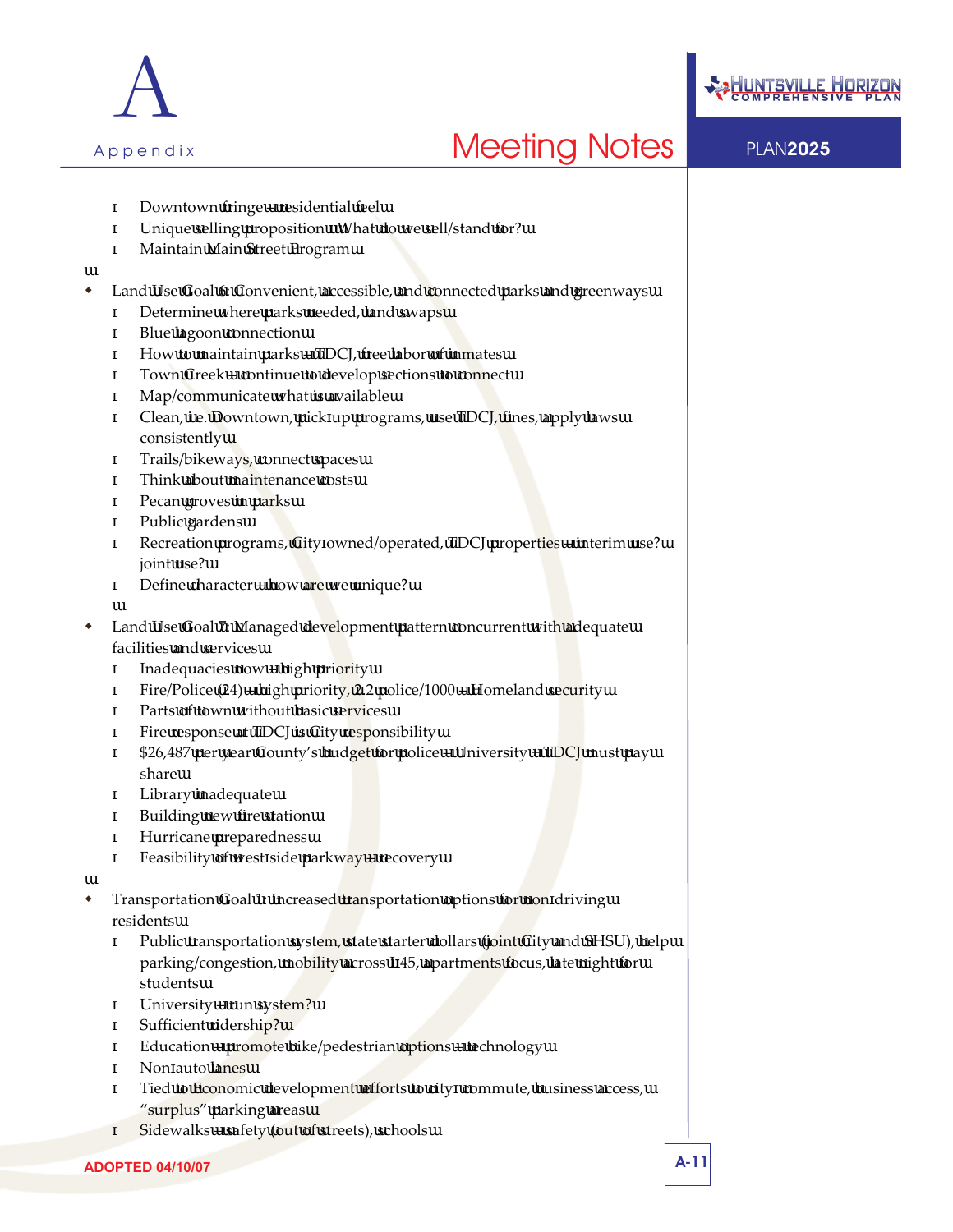



Federal/state funds for small city public transit Private taxi service – enhance/support market

- Transportation Goal 2: Efficient traffic movement via new streets, access management, and improved signalization
	- Street connectivity (e.g. 16<sup>th</sup> Street)
	- Neighborhood opposition disruption
	- What amount of growth are we planning for? (SHSU growth)
	- Access limitations on state highways business impacts
	- Signal timing near courthouse (11<sup>th</sup> Street University), TxDOT (state highways)
- Transportation Goal 3: Improved University access for staff, students and visitors
	- Taking traffic off current streets (City University shuttle)
	- Students in rental housing
	- Narrow streets options (no left turn certain hours from certain driveways, one ways)
	- Improved access to back side of SHSU Bearkat
- Transportation Goal 4: Parking management in special areas (Downtown, University area, neighborhoods)
	- Parking garages feasible? University, Downtown
	- Downtown perimeter parking, shared parking, transit, convenience/proximity, county parking, perception – loss of business, had meters in past, pedestrian safety, pedestrian signals!
	- Signals, on state highways, TxDOT coordination
	- Left turn controls at certain hours
- Transportation Goal 5: Improved pedestrian systems around the University and throughout the City
	- Sidewalks discontinuous, security concern, pedestrian safety, schools, children
	- Take cars off street, help parking, access issue
	- Crossing major streets too, TxDOT on state highways, neighborhoods have narrow streets, (Gospel Hill Road/2827)
	- Pedestrians **University Avenue plan, do it (SHSU Downtown)**
	- Crosswalks who has priority? Signs, lake/Sam Houston/Ave J (HEB)
	- Turning vehicles /crossing at random
	- Intersection design/improvements (curb radius)
	- Visibility at intersections, signs covered by trees
	- Citizen problem identification/response (dial "311"?)
	- Businesses parking (avenues), not customers, impacted by on street, emergency vehicle access, enforcement, other parking options
	- University City cooperation so many commuter students, frequent shuttles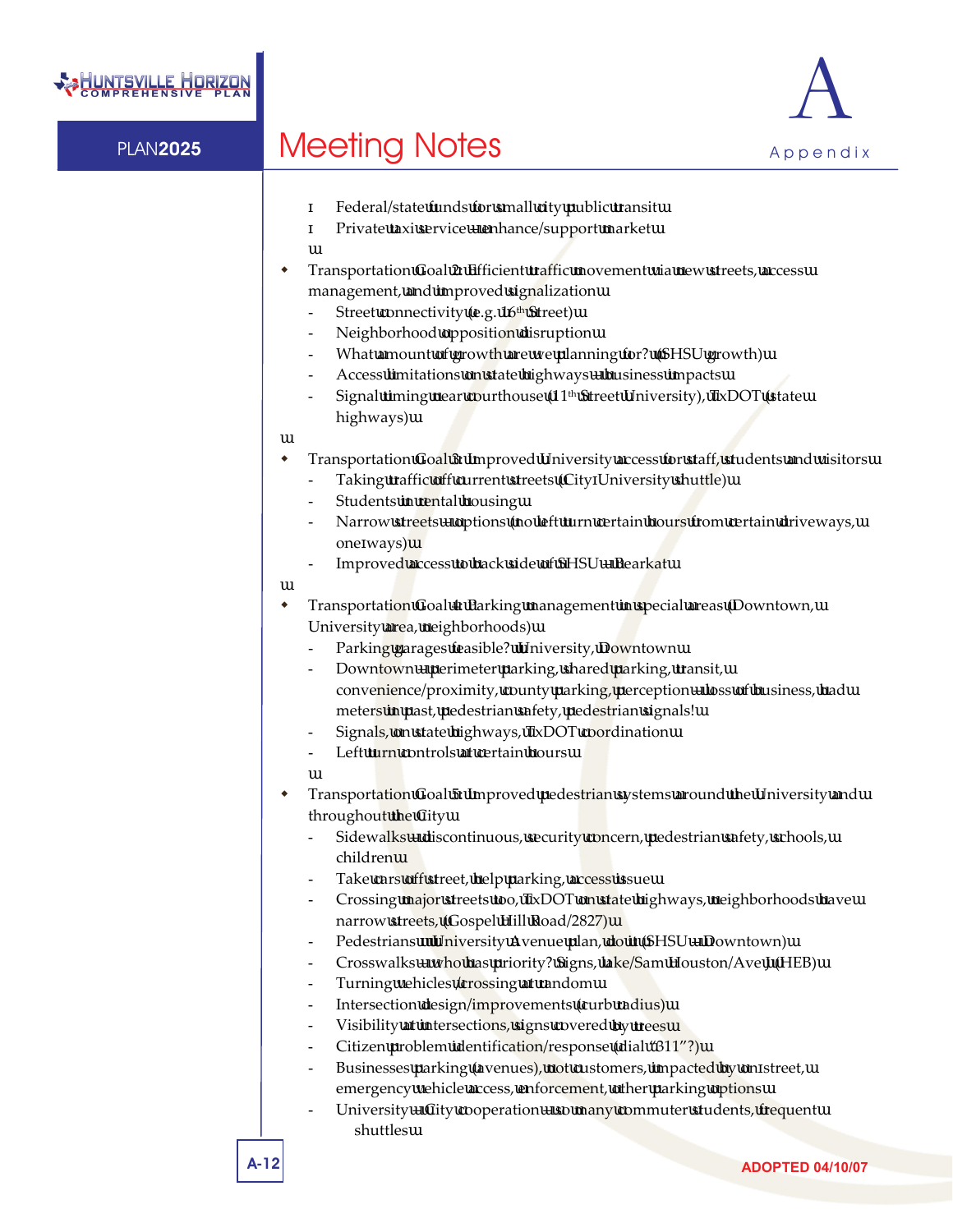



- Transportation Goal 6: Protection of the airport environs and its long term utilization
	- Airport runway extension, feasible for jets?
	- Federal monies
	- Airport building height limits (SHSU)
	- Private development (residential) near airport.
- Transportation Goal 7: Corridor gateways and enhanced streetscape environments
	- Corridors/gateways
	- Higher expectations/standards/pride
	- Streetscapes, downtown SHSU (lighting, trees,
	- Adopt a street (student payback to Huntsville)
	- Expose underground streams and bridges
	- How to tackle tree preservation, more teeth, more incentives, pre development clearing limitations, replacement enforcement challenge
	- Other factors signs, inflatable

#### Bus Access

- Wal Mart, hospital, STRPP by Hastings/Walgreens, Post Office, Mall -Brazos transit route plan, transit grants
- Remote parking lots, shuttle

### Trails

- For fitness too
- Green space set aside?
- Street maintenance repeated paving/overlays
- Deer risk

### Visibility

- Vegetation into streets, sidewalks, views near driveways, busy intersections
- Adequate parking with new development projects, student parking near new sports complex (garage cost, SHSU long term plans)
- Surplus parking, use for satellite parking, shuttle service?
- Downtown parking capacity for more activity? Other options, University sidewalks, pedestrian mall (Sam Houston at 12<sup>th</sup> Street)

### Expanded recycling

Litter control, curbside

Gateway efforts - I 45 at 11<sup>th</sup> Street; Kudos on spur 94, do in residential areas (TxDOT on highways)

Chamber of Commerce feedback

**ADOPTED 04/10/07** A-13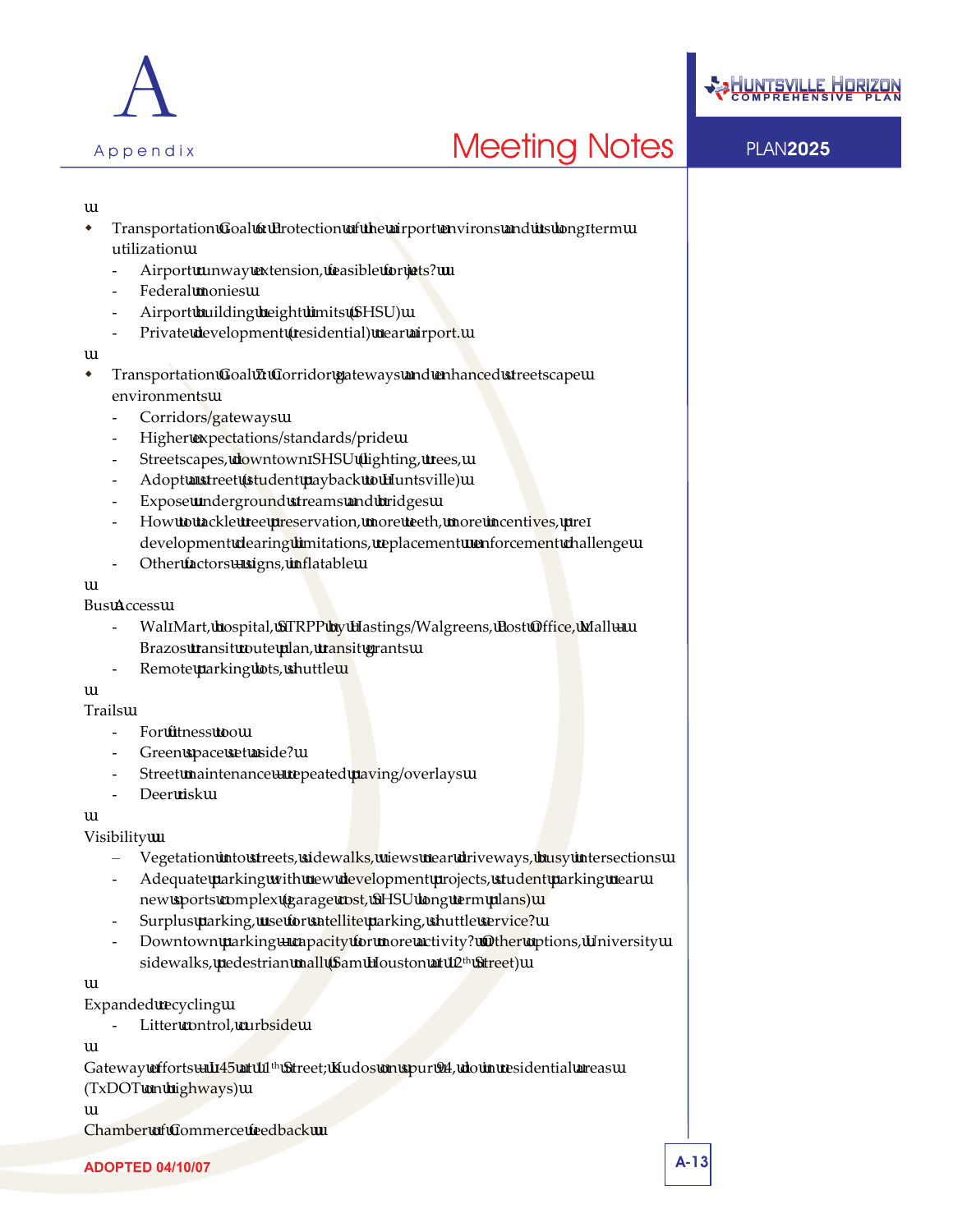



– Huntsville image (Spur 94), take if for granted? How far on tree preservation?

### **WARD 2 CONGRESS – SEPTEMBER 14, 2006**

### Input from residents

- Eminent Domain; when to use (policy)
- Major City expenditures, procedures, bid policy/process
- Library now not 2 years, expansion/new facility, meeting space, adequate facility (children's program, teens, adults), computer space, room for today's materials
- Water bills (and sewers)
- Affordability
- Protect beauty, quality of life
- Recycling/composting
- Sidewalks, safe routes to/from school, in growth areas too (Veterans)
- Driveway standards (ADA)
- Re zoning concerns
- Basic City services (customer service), responsiveness, results
- Funds accountability, City resources
- Help people who need it most
- New development at Smither Overpass
- Transparency of process
- Infrastructure support
- Kids, "No child left behind" (beyond school), supervision, nutrition, programs (mixed ages)
- City role (coordination, support)
- Loss of business (Brown Oil Tool), neglect, failed shopping centers, banks
- Golf course history, financing
- Convention facilities
- Losing people (beyond SHSU, prisons)
- School capacity/facilities
- TDCJ personnel, Austin
- Streets
- Fire/Polish
- SHSU growth (student safety), dormitory safety
- Beyond negativity, the past
- Emerging traffic problems, shuttle system (residents, students, visitors)
- Technology funding, police vehicle laptops
- Job opportunities, here versus commuting
- Loss of trees
- Underutilized existing buildings New Development
- Project/funding priorities, citizen input, bond issues, budget, voter approval over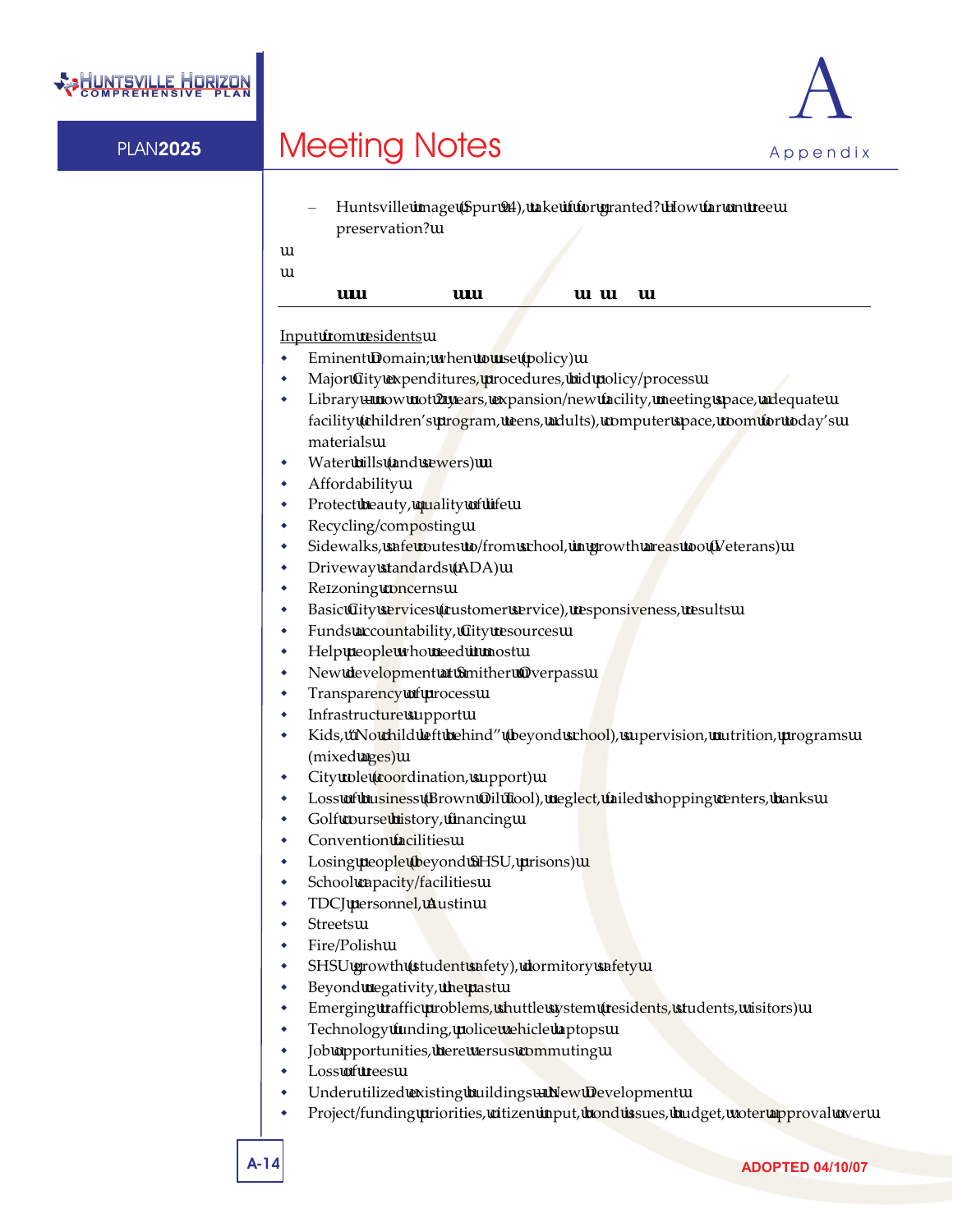



certain size

- Student drinking/driving, longer hours in town (weekends), alcohol education
- Don't forget about minority community, reinvestment, older areas (past 11<sup>th</sup>) Street)
- Zero sprawl.org
- Come together
- Downtown, business strength, bus station impact (prisoners), tourism, I 45, students spending elsewhere (2:00 am)
- Drinking water quality, golf course watering
- Trees/ecology, Aesthetics/concrete
- Pedestrian friendly
- Business development, How? City role or no role?
- Traffic/speeds
- Signals (TxDOT role)
- Spending and taxes/revenue, priorities/citizen role
- TIRZ, when to use, fairness, short term revenue impact (subsidizing), Hearing fear about taxes, services, economy, business loss
- Existing town/services, spend on it, police/fire, library, infrastructure
- Focus of comprehensive plan vs. short term issues/policies, short/long term connection
- Public finance chapter
- What type of industry bringing?, basic businesses (new money, people)
- Comprehensive Plan wants/needs, quality of life
- Trans Texas corridor, potential impacts, City position, hurricane evacuation impacts
- Large institutions, cost of services
- City/SHSU library coordination
- Workers/SHSU, those who don't live here (tax/utility rates)
- City/County coordination, funding/services equity
- Better salaries elsewhere cost of living
- Property maintenance (rentals)
- Re zoning impacts, disclosure of property interests, accountability in process
- Natural vs. subsidized growth
- Citizen vote on Comprehensive Plan before adoption, How to get to consensus?, feedback during process, set priorities through process
- Use as "mediation" process for community
- Rising tax appraisals
- Old apartments, strip centers impacts
- Downtown vitality/quality matters
- I 45 corridor (green) Conroe, Willis lessons
- Look to other successful communities, model business development (vs. more of the same)
- What not willing to do? Landscaping, signs
- Main Street support for existing business new signs
- Tax base spread the tax burden

**ADOPTED 04/10/07** A-15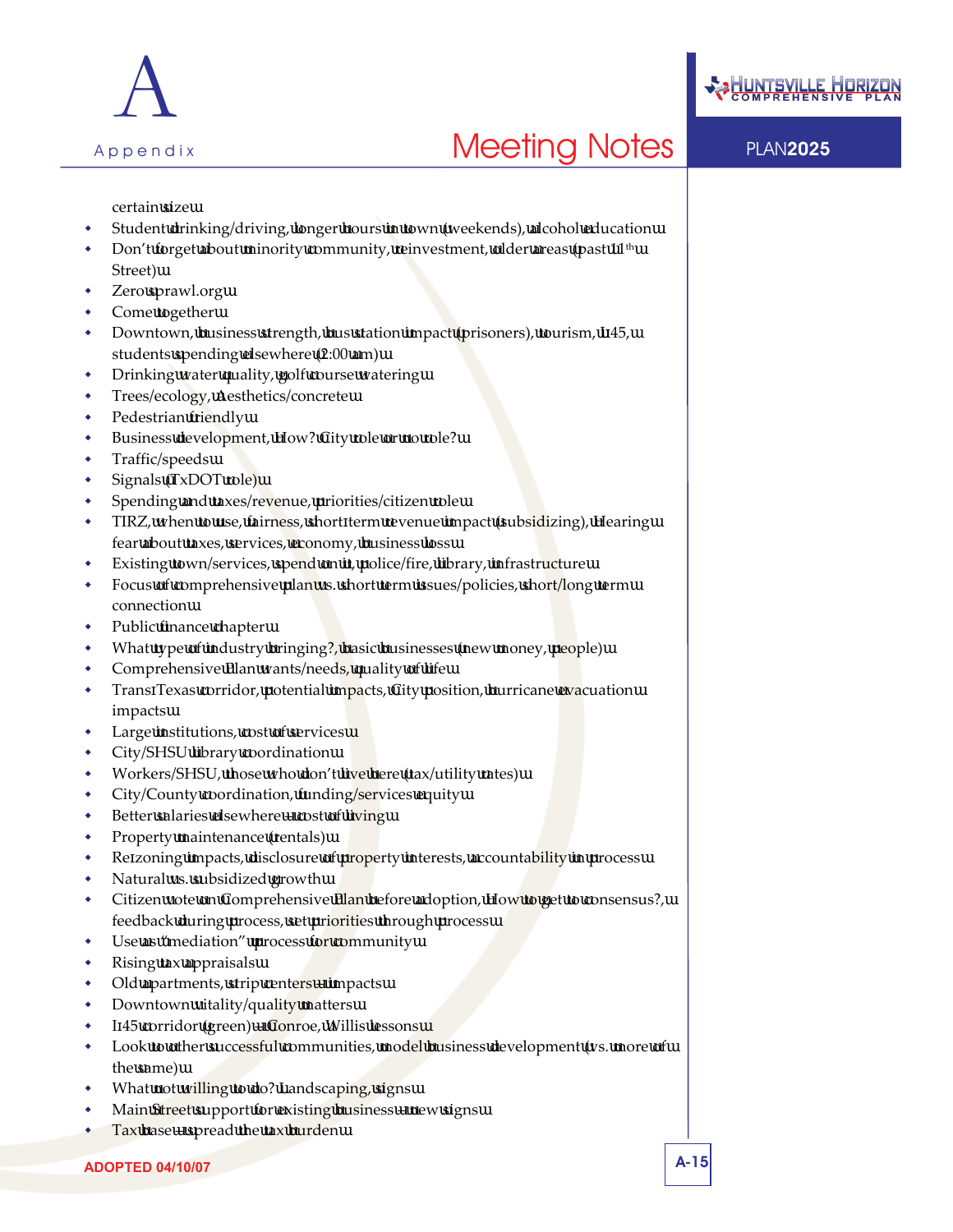



 Need database of information to participate in Comprehensive Plan process – Draft Chapter 1

### **WARD 3 CONGRESS – SEPTEMBER 21, 2006**

#### Input from residents

- Affordable, beyond mobile homes
- Manufactured home ordinance
	- Aggressive program (incentives \$30 50K)
- Plan should reflect SHSU Growth, 20,000 by 2013 14
- Infrastructure to support growth
- Economic development retail
- Keep retail dollars here, capture market, franchise
- City and Chamber of Commerce effort
- Better explanation of Comprehensive Plan
- Clean community (updated), curb and gutter, drainage, sidewalks, kids safety (traffic)
- Needs of children, poverty, child abuse, programs, activities, attract families, guidance/supervision
- Blighted areas, street maintenance, lack of sidewalks (kids to/from school), wastewater service (vs. septic), building regulations (floodplain), enforcement
- Water supply planning, future costs/access to water for economic development
- Ward 3 focus, special oversight committee, address specific problems cited
- SHSU own ward, campus currently split into all four, at least put into one ward
- Old high school, tax free status, encourage development
- Teacher/police salaries
- Main Street program, enhance
- Student, community interaction
- Shuttle system, handicapped students
- Parking problems around SHSU, longer than 2 hour parking, off campus parking
- Equal services within City limits
- Publicize development/annexation plans, public comment, who to call at City?
- Events, bring community together
- Commercial development eliminating homes
- SHSU growth, impacts on streets, sewer, police/fire, role in supporting City services (Board of Regents, state laws)
- Desire to volunteer for firefighting
- Student willingness to help pay for shuttle service
- Police coordination
- New students/professors, will help support community
- Student groups volunteer opportunities/community projects "bearcat attack"
- Grant funding for Ward 3/neighborhood improvements beyond City budget
- Workforce/affordable housing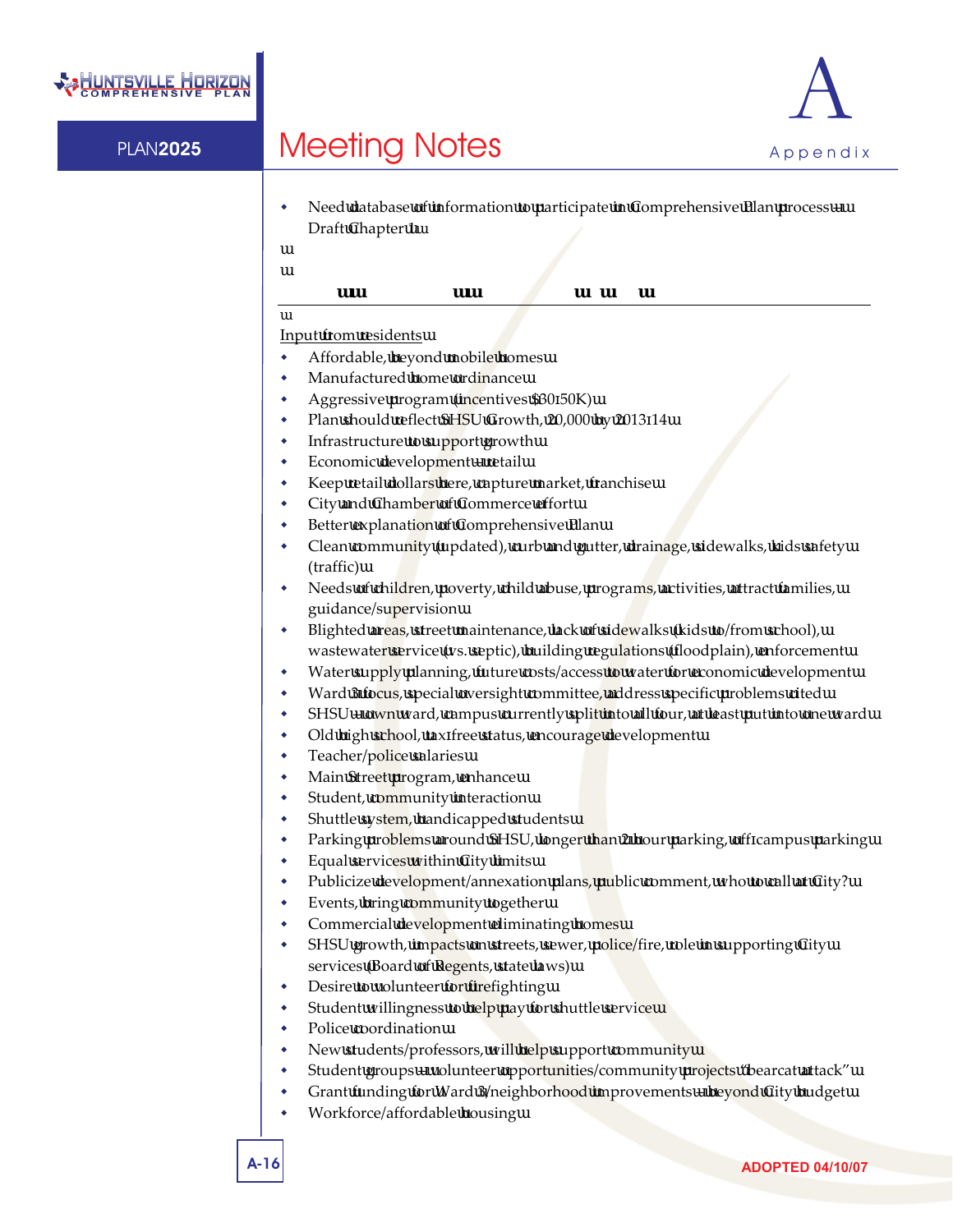



- Rectify Ward 3 services/infrastructure
- Hear from more residents, Hispanic community too, up to standard elsewhere
- Ordinances are limiting, residential, retail, economic development
- Non profits maxed out, mission, shelters, YMCA, need more for growth, need more for today's city (Ward 3)

#### Break out Session One

- Elkins, poor streets, parking on street makes it difficult to get through, city wide
- Maintain what we have, upgrade, decent water
- Need sidewalks, schools, inner city
- Library
- Attract shoppers
- Ward 3 Ryan's Ferry Road
- City keep their property clean, sell it?
- Eastham Thompson Park, not safe, too wooded, place for walking
- Parks in this area growing in this area, buy now
- Need development along Veteran's Memorial
- To/around school, walking in street (MLK Street, near cemetery), high need areas
- Need public sewers, get rid of septic tanks, health hazard
- Avenues no/few sidewalks around schools
- Downtown sidewalk repair
- More police with growth safety is essential, .i.e. parks
- Attractive opportunities. for polices/fire salary
- Senior services/programs
- Citizen empowerment, high single parent households
- Build your own sidewalk
- Crime prevention what can we do?
- Sidewalks, space limitations with ditches/setbacks
- Assisted living neighborhood, combine with daycare interaction
- $11<sup>th</sup>$  Street and Sam Houston two major thoroughfares, how to move traffic (crossings across I 45, east west traffic flow)
- Remove blight junk cars, trash
- Street lights for security, on existing poles
- Housing for our workforce, incentives to attract development
- \* Property needed for Habitat for Humanity, 100 pending applications, \$40 \$45000 on 15 20 year terms
- Powell Road too narrow for traffic/sidewalks
- Convention/meeting space/facilities, lack of hotels/motels, convention center attract visitors
- Surrounded by state property tax exempt, lobby to release back to tax roles
- Attract more bikers, i.e. state park, forest
- Library needed, children development, history preservation, genealogy
- High water costs
- Improved, bigger water lines, fire flows 2 3" lines, more hydrants, pressure, aging pipes, contributing to street problems

**ADOPTED 04/10/07** A-17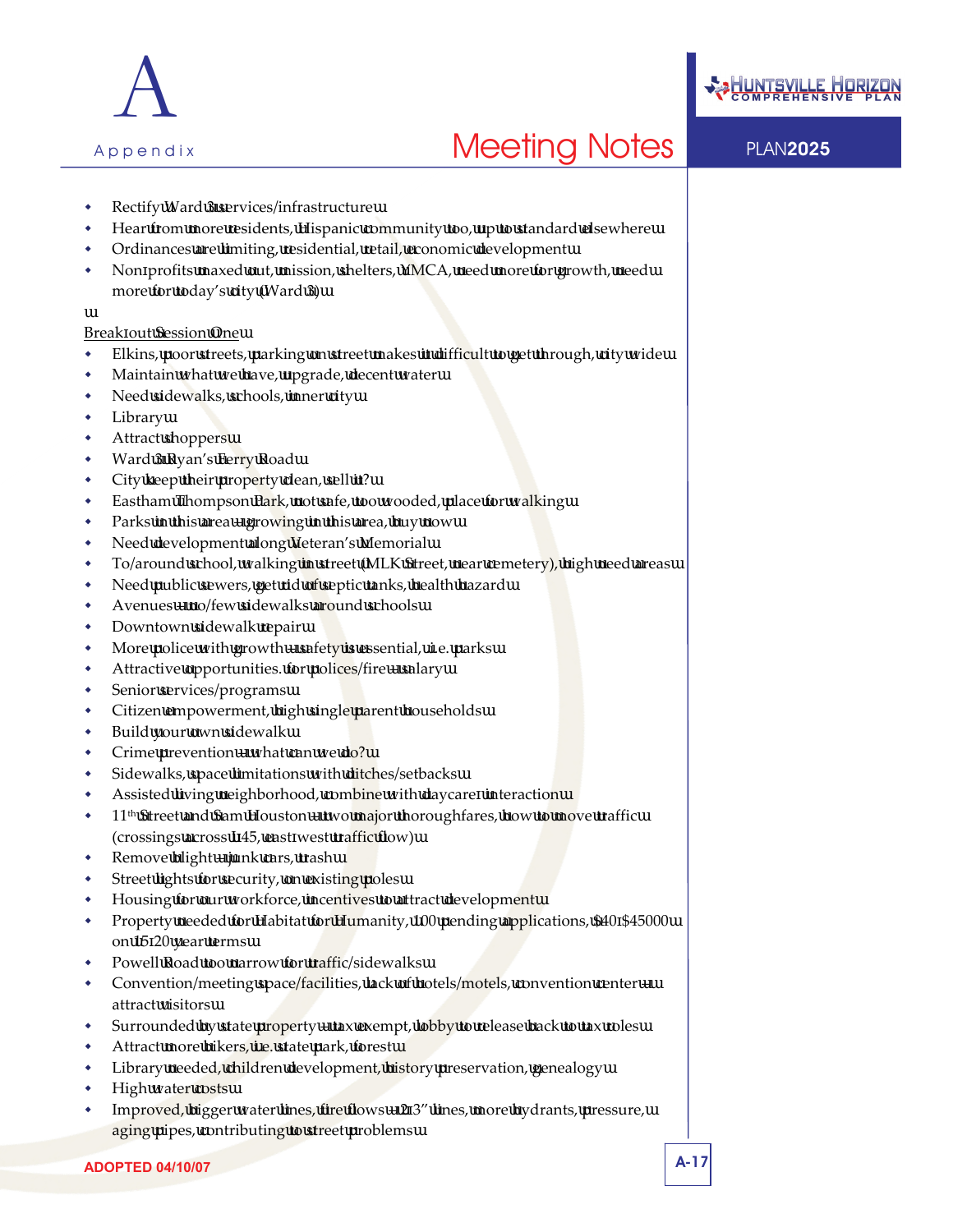

Tree protection

Break out Session Two

- Brazos Transit, downtown, neighborhoods, now more apartments, restore system
- University/private shuttle service?
- Basic infrastructure for neighborhood improvements
- Loops around other Texas cities incomplete loop
- Business parks, visitor traffic, business focus
- Library, more space on site for parking flip side, keeping library/post office/etc, Downtown, programs/facilities too (long term)
- Constraints to airport growth
- SHSU parking visitor access
- SHSU vital to community, community/evening students (more options/ticketing)
- Airport long term outlook? asset or liability? extent of use?
- Dangerous intersections, University at 11<sup>th</sup> Street, 4 way stops, S.H. 19 on/off ramps, Goree Unit – ramp/exit, I 45 west side to Veterans Memorial (continuous left turn), 12<sup>th</sup> Street at Sam Houston (Café Texan), I 45 ramp at Hillcrest Ford, after school traffic on S.H. 190
- Children safety crossing highways
- $11<sup>th</sup>$  Street at S.H. 30 sitting at red light (TxDOT signal), anywhere south onto 11<sup>th</sup> Street N/S signals, Signal timing – evening
- Noon downtown worst traffic, lunch hour parking, signals
- Westbound South onto Sam Houston (backing up into other intersection)
- Jury days square traffic
- Downtown walking, sidewalk maintenance, suitable for handicapped
- Prison events/activities, location of release point (locate on major thoroughfare), bus traffic, family pick up traffic
- 11<sup>th</sup> Street parking, change to parallel vs. diagonal, ties up traffic
- University at 16<sup>th, 2</sup> hour parking in front of residence hall for businesses
- Cut thru traffic, Forest Hills
- Older areas narrow streets, parking, businesses, do better in newer areas
- Tree planting on I 45, maintenance burden, more targeted landscaping

Break out Session One

- Basic services existing City (water, sewer) for all tax paying residents before annexing more
- Address pockets (services around), Johnson Road, east of 19th Street between S.H. 190, curb and gutter, property/title issues? Talk to people there
- Hilly city, drainage, dead end streets
- One way idea,  $10^{th}$  West bound/ $11^{th}$  East bound
- Shuttle routing, neighborhoods, Brazos Transit, clockwise around City, counter clock wise around City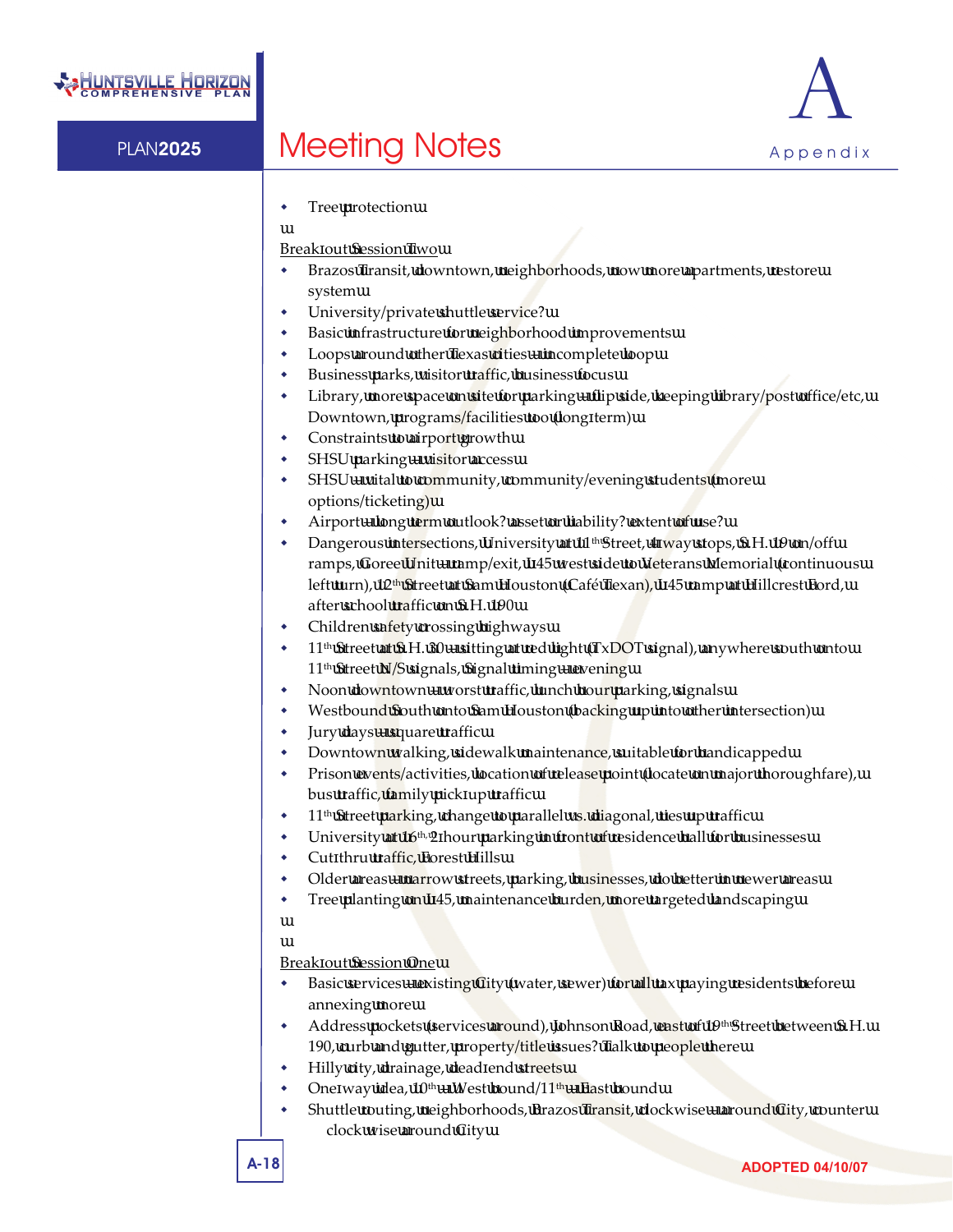



- 
- S.H. 75, 10th Street shopping centers, major streets, Sam Houston Student shuttles vs. parking, Montgomery, Lake Rd, apartments, Downtown, 11th across I 45
- Park and ride on I 45 (Wal Mart parking area, commuter students)
- Entertainment venues, drinkers, University ride program
- Parking on narrow streets, visibility, traffic safety
- Sam Houston Avenue, pedestrian safety
- School drop off/pick up traffic
- Retired/senior population (Veterans)
- Avenues, Forest Hills, Elkins, Carriage Inn, transit
- Tax burden
- Coordinated projects, resurface, lights, beautification, sidewalks
- Street lighting, power company, cost share (1/3, 1/3 city)
- Drinking out of town driving back, later drinking hours, keep money here, safe ride program
- Drugs in neighborhoods/business areas, drug houses
- Police/fire funding, money spent on aerials/GIS, many older structures in Huntsville, staffing
- Fire hydrant coverage, water pressure, multi story buildings
- SHSU criminal justice students, firefighting volunteers
- TDCJ/SHSU/City, firefighting coordination, communications
- Shopping center cut throughs, Wal Mart Dr. N.

#### Break out Session Two

- New subdivision should reserve area for parks/open space park n ride areas
- Who maintains parks City or residents
- Compatible adjacent uses particularly north and east sides zoning?
- Water prices business impacts, concern for rate hikes, affordable
- Surface versus ground water
- Houston impacts
- In Bluebonnet water dist., Sec. 14 groundwater management area
- Trinity River (75%) + Wells (25%)
- Trinity River Authority (TRA) 10 million gallon contract 2020 contract horizon, only 30" line – limiting
- 7.5 million gallon ground storage
- Boost University Ave. i.e. Univ. attraction, bookstore, coffee shops, etc, Downtown expansion
- **Improve pedestrian friendliness on University Avenue, parking, business** impacts
- Better police protection, more officers, out manned
- More parks , safety is an issue, criminal activity
- Neighborhood watch program
- Street lights needed in crime areas, Dark on University Ave.
- On Univ. some security concerns campus
- Emergency call boxes in parks, other areas

**ADOPTED 04/10/07** A-19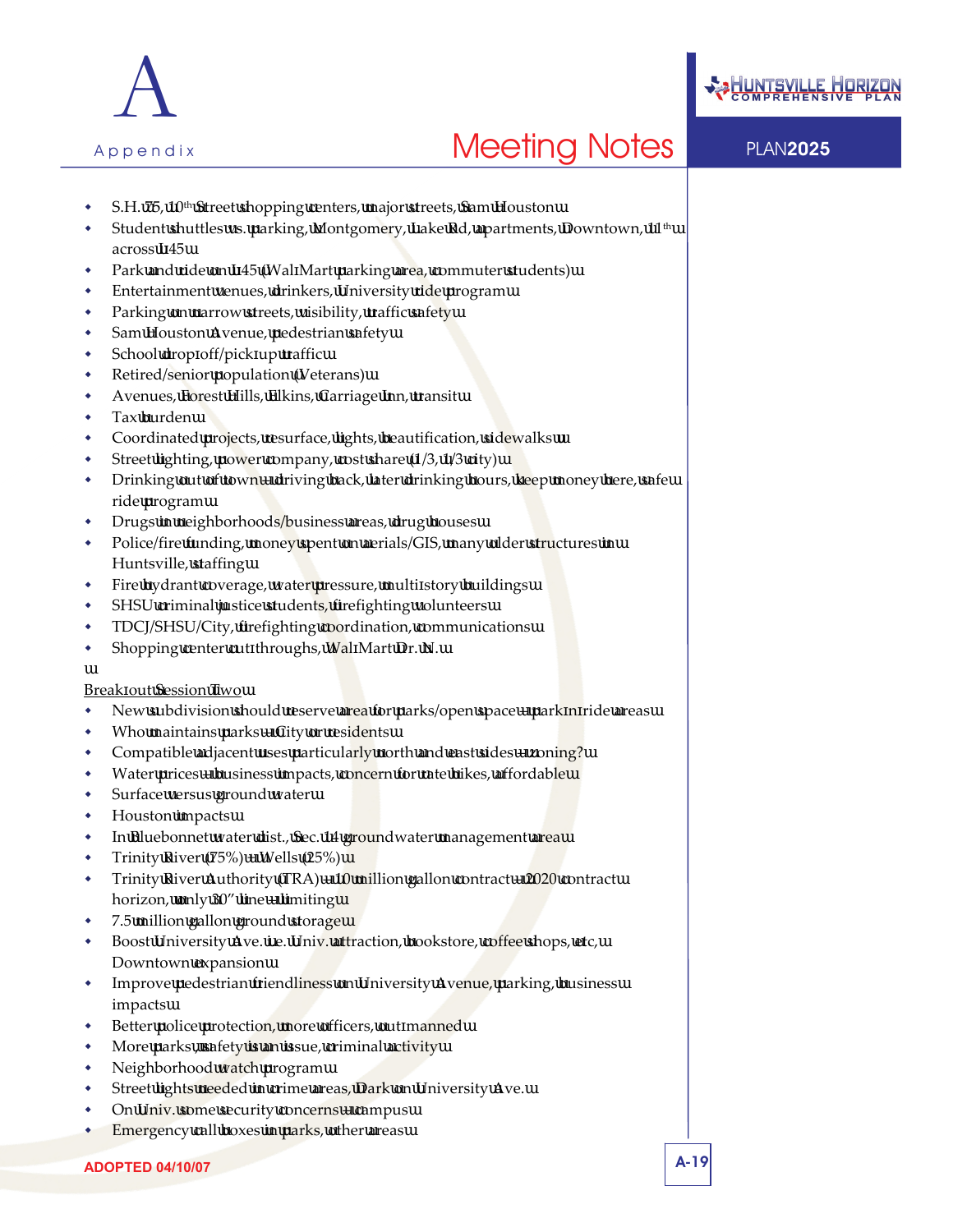



- Fire stations to east and south, affect on insurance rates
- Parking structures Downtown, street car circulator

### **WARD 4 CONGRESS – SEPTEMBER 28, 2006**

Input from residents

- Elkins water quality is poor
- Water rates people on fixed incomes (now, future) disconnects
- Use of "dedicated" funds
- Essential city services missing in some areas
- Library
	- space needed
	- expansion with growth
- Police/fire coverage/facilities
- Narrow streets (Ward 4 Montgomery) safety, visibility pedestrian safety shuttle (people without cars)
- Street maintenance repeat patching (Elkins area)
- Long term water supply (Houston competition)
	- additional TRA water purchases (potential) +10 million gallons lock in price now
		- water bill impact? (extra \$1 per month)
		- surface water dependence (ground quality)
- Good services/facilities/infrastructure (Bond issue) except library (for city size) new library building, cultural resources
- Plan/provide for long range growth growth is coming
	- broader tax base, jobs
- Retail sales drain to south
	- tax revenue, employment, convenience
- City's role in promoting/managing growth, business development economic development tools – tax breaks, TIF, eminent domain market driven
	- rezoning potential
- Business attraction profit potential
- Safety, trucks backing out, more traffic, speeds, road design/angels, Sam Houston – Sycamore/19th Street
- SHSU growth (16,000 to 20,000 students)
- Public safety
	- Fire coverage (dorm construction)
	- Pedestrians (especially Sam Houston)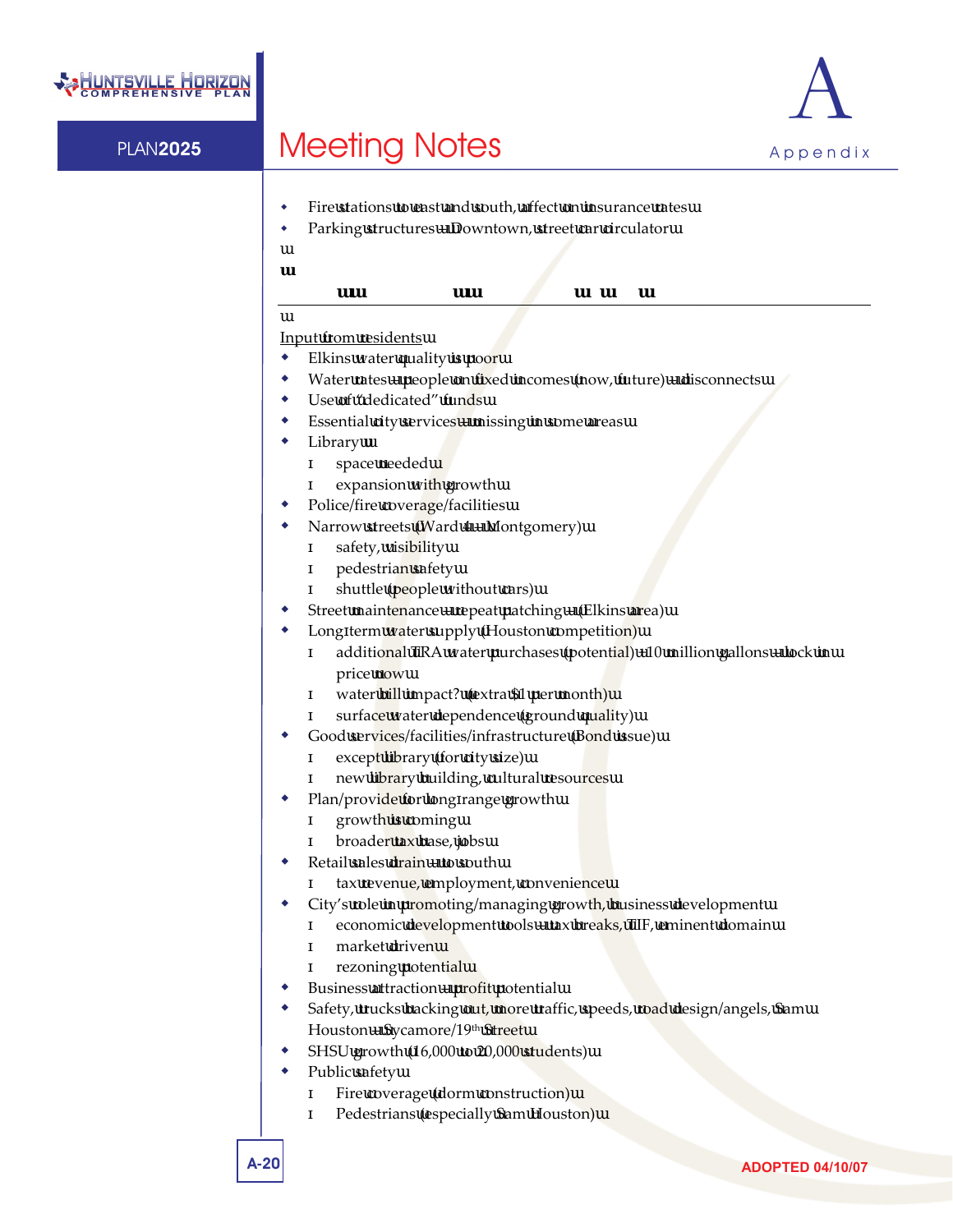



Shuttle less traffic Extended drinking hours (late night driving) City support for local entertainment City/SHSU library coordination (share card) Street safety no sidewalks, ditches, kids walking in streets exploit/preserve environmental assets (tree preservation) eco tourism bike trail (north side to state park) lifestyle benefits Transportation plan 16th/20<sup>th</sup> Street connections to I 45? (existing connections already) Protect neighborhoods (not arterials, freeway connections) S.H. 19, S.H. 75, F.M. 1374 traffic (from south) SHSU beyond lines on map (recognize constraints) recreation center – community survey last parks and recreation plan – (priorities) cost youth activities City of this size (county too) sports courts, gymnasium gradual budgeting for project Central Park Library too I 45 corridor – metro areas growth pass by traffic retirees state institutions (SHSU, TDCJ) tourism (lost prison rodeo) keep retail sales here – bond support services to accommodate growth Government help facilitate growth public investments (water) long term benefit/cost Police staffing, coverage (neighborhoods) Fire staffing, adequate protection Property tax – increases (assessments too – leveling) Retention – youth, SHSU grads make a living cost of living schools library sports safety/police Huntsville charm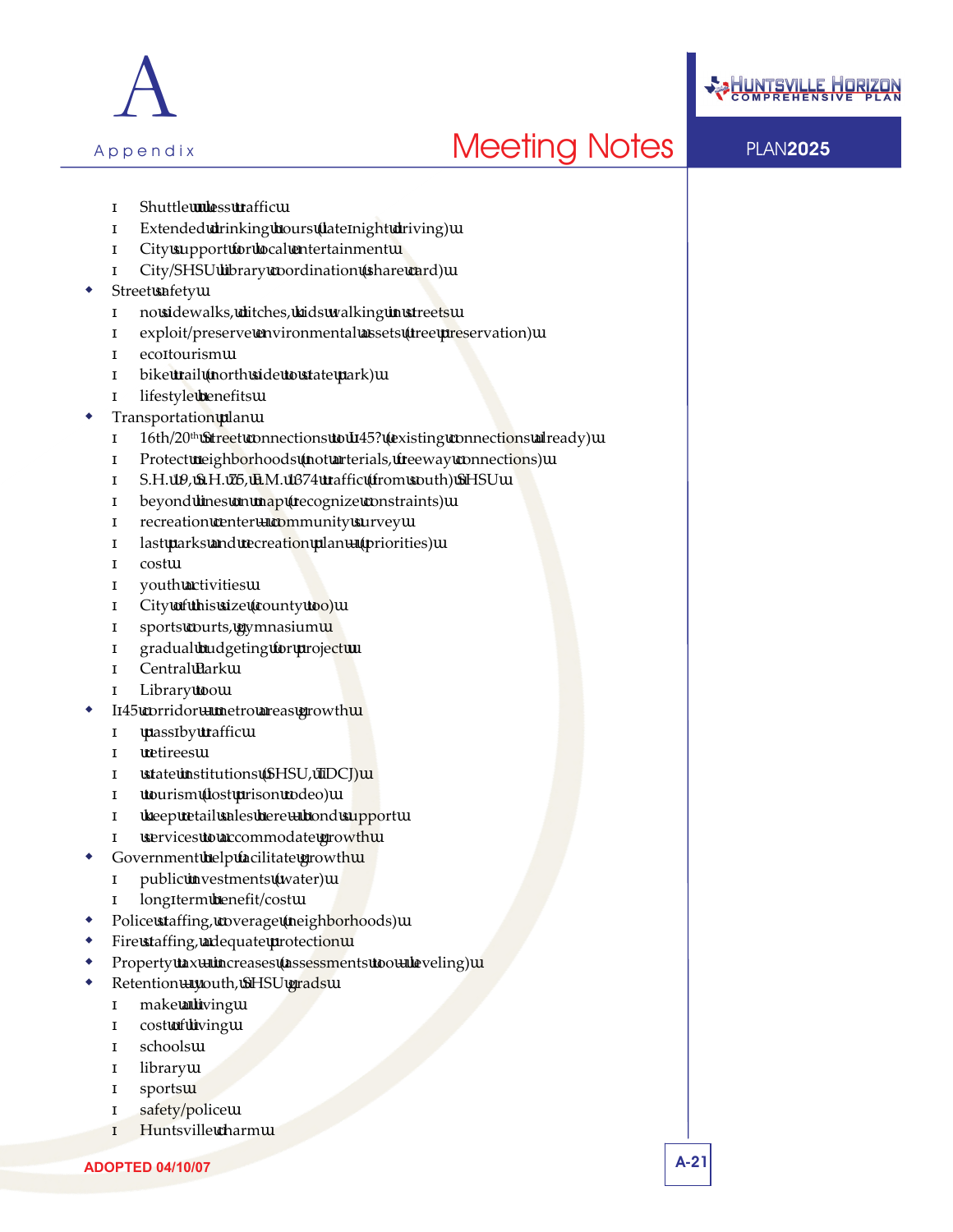

senior youth connection

- want to be here kids/family
- Impact/burden of new development proper standards/quality (avoid public fixes later) mobile home development standards (done elsewhere) – tax base impacts preserve value affordable housing alternatives SHSU retail market – local spending (SHSU growth good)
	- Future transportation problems with City, SHSU growth
	- more money for smaller cities (highway money)
- Address past problems retention
	- Old Colony Road (roads, drainage) beyond grants Water supply/quality, end ground supply? Mixing with surface water? Market study – true growth/potential market Schools, enrollment decline Library quality Lots of plans – use them, adopt this one, citizen vote?

### Break out Session One

- Elkins groundwater poor quality unpredictable hassle (laundry)
- Drainage
	- needs improvement street flooding driver safety
	- Public financing economic development saturating market
		- Yes, standards (e.g. Septic)
- Use of enterprise funds (water, sewer)
- Debt burden
- New development new apartments tree protection (not clear cutting) aesthetic impact
- Zoning trade offs protect property values buffers between uses protect residential neighborhoods good administration, decisions affordability impacts
- Business environment basic services
- Bond elections public awareness
	- Quality affordable housing how?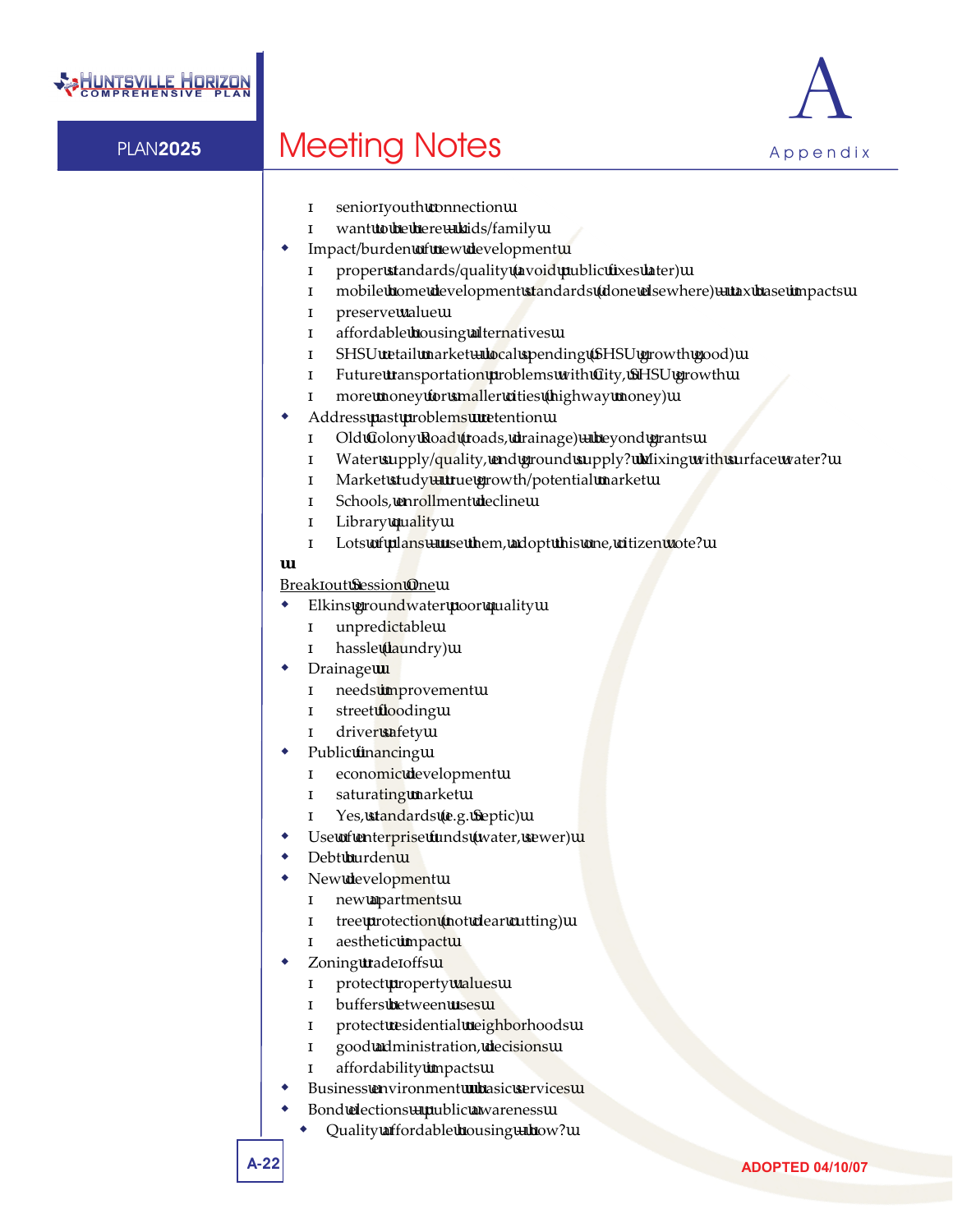



- Multi Use downtown maintain
- Few new homes outside of Elkins (\$150,000 median price needed)
	- few new subdivisions available properties development codes – conducive infrastructure costs lot costs zoning of surrounding land
		- Elkins buffer zone along Veterans
- Neighborhood conservation
- University bus service announced Fall 05 students didn't use to edge of campus only
- Two apartments now providing shuttles every 15 minutes only for apartment residents pick up others? to Trinity, New Waverly
	- Shuttle from Woodlands
- Walk overs at Sam Houston 17th Street
	- 19th Street
	- 20th Street
	- or a crossing guard
- Walk unders
- Sidewalks
- 2 day advance notice for transit now
- Read able, larger signs
- Maintain sidewalks
	- enforce condition/maintenance
	- Lake Road apartments University
	- Feeders to the University
	- 11th Street no sidewalks
	- I 45 to downtown
	- crosswalks/crossing lights
	- 1st National Bank Town Creek park connection under/over walk
	- Healthy options
	- New streets require sidewalks
	- Sight distance at intersections
- Recycled sidewalks‐ rubberized
- Transit route
	- Lake Rd. Montgomery Brazos transit tried system
	- Advertise/publicity/public info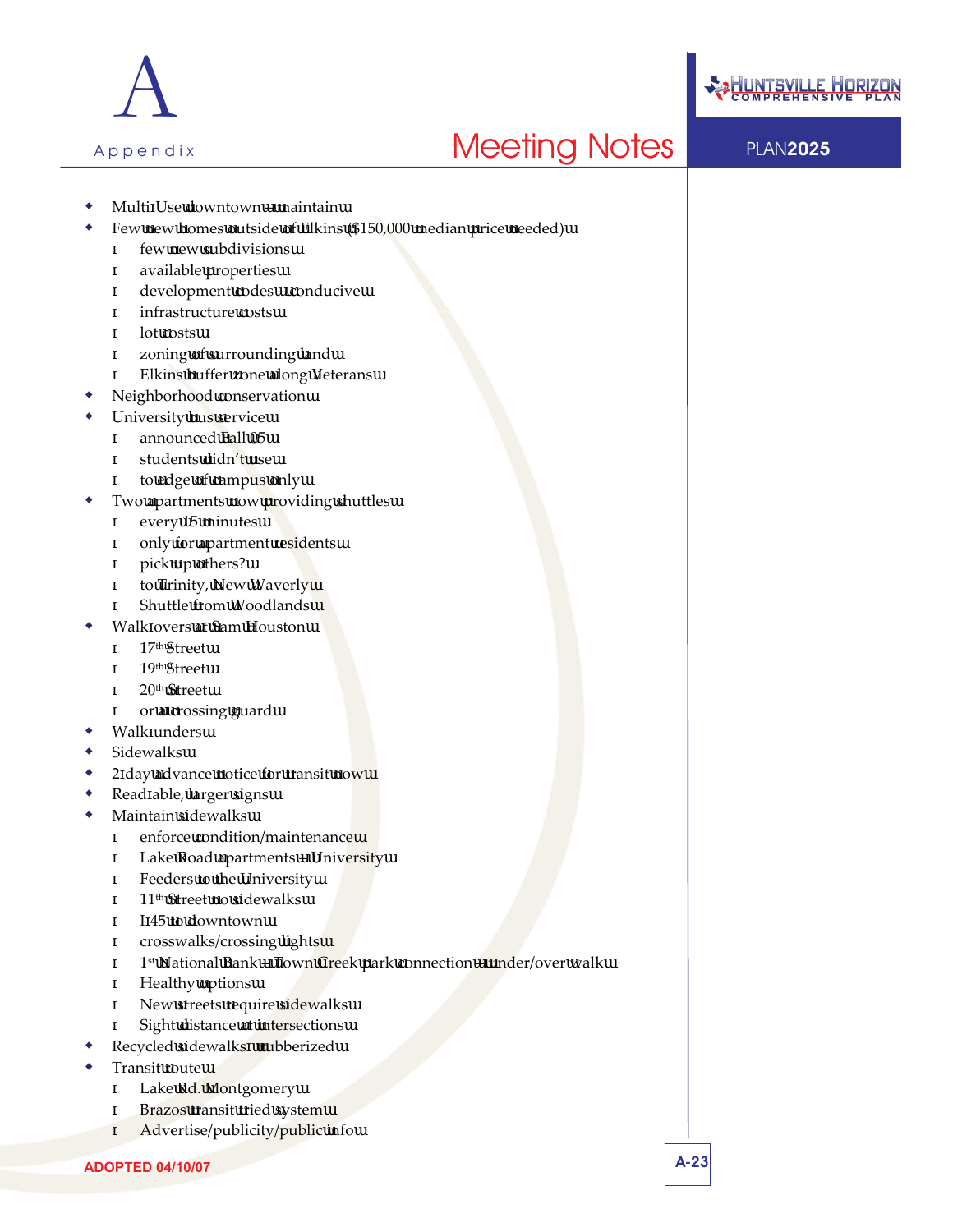

- Innovative approaches other cities
- Travel time by each mode map information/routes
- Safety pedestrian vs. traffic
- Trucks turn around on property not backing onto roadways
	- some regulations too rigid flexible, travel speed in certain locations
- Cline Street narrow curves no sidewalks, two daycares nearby
- one way pairs to/from I  $5$  i.e.  $10<sup>th</sup>$  Street/11th Street study
- "No parking" signs around University no parking stickers 20th Street example
- Parking on both sides of streets Ave. O – 22nd Street
	- Shouldn't allow
- Near term needs are a priority how bond issue relates
- Satellite park n ride apartments are providing shuttle
- Lack of spaces for University or not convenient
- They over sell University parking stickers problem
- Riverwalk  $\text{catch water}$  easy to recycle
- Curb and gutter needed
- Sewer Old Colony Road
- Incentives for cyclists/pedestrians around University give them right of way
- Loss of parking due to University buildings poor lighting for walking safety
- Bike lane on streets re stripe roads
- Hike/bike trails within/to parks/fitness, etc.
- F.M. 2821 park and ride existing
- Timing of traffic lights
	- Sam Houston/11th Street TxDOT
- F.M. 2821 MLK and high school new lights
- Ordinance to prevent boom boxes
- Bury downtown power lines
- Publicize positives, i.e. trails now
- Cameras on roads, etc.
- Executive Order for transit in rural areas
- Two smaller vs. one large library
- Fix long standing problems high priority, spend money on essentials
- Change ordinances for safety
- Where money spent is issue
- Quadrant in town without curbs/sidewalks
- Federal money for airport, look into

### Break out Session Two

- Water re use runoff, Lake Conroe impact
- Clear cutting development character
	- Empty Downtown buildings extending Downtown toward SHSU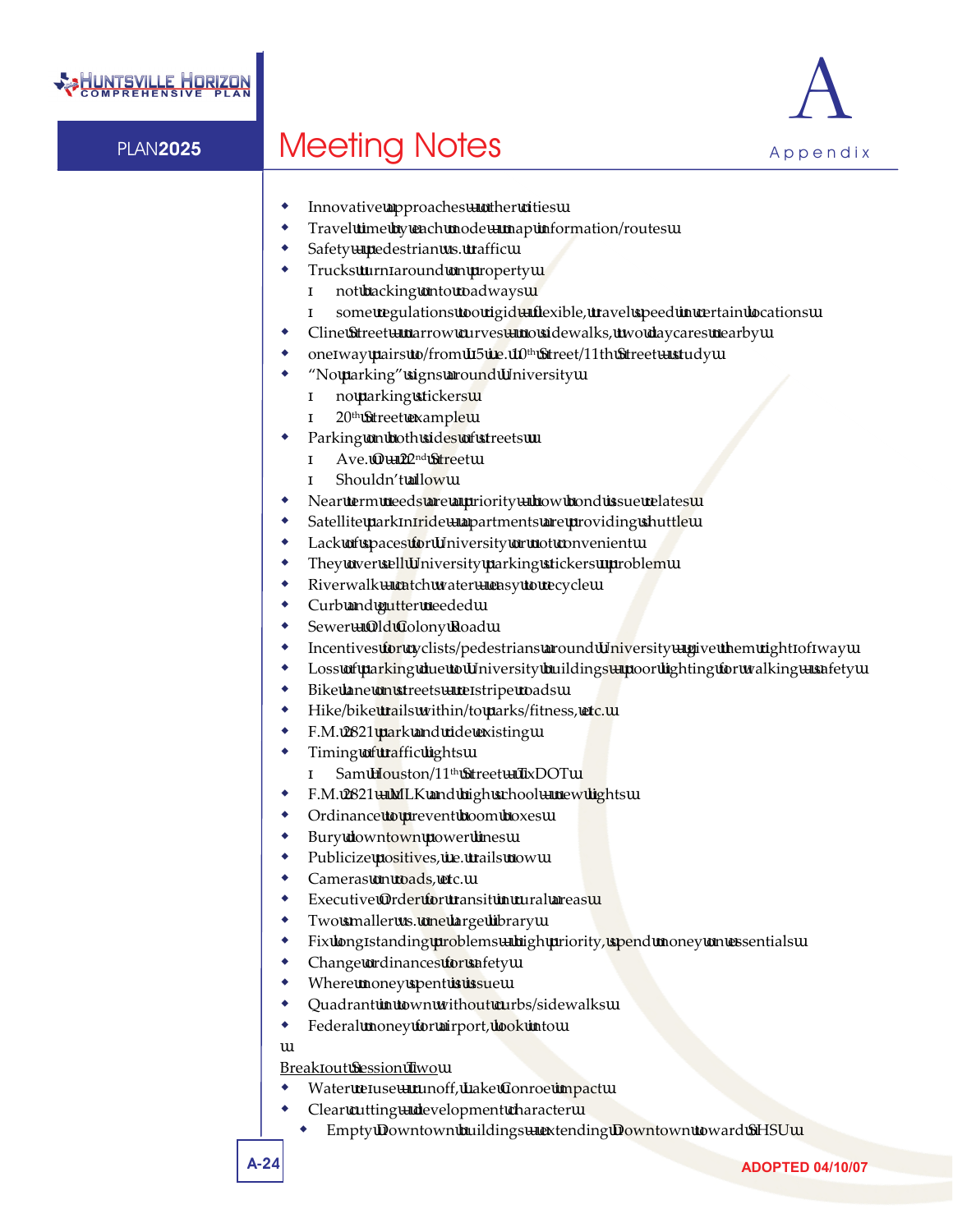



- Affordable housing/water rates students
- Public streets rethink as greenways/public spaces
- Extend Crepe myrtles from Downtown (11th/19th, Sam Houston)
- Aesthetics I 45 corridor, land use planning
- Business environment/attraction
	- Quality of life criteria perception
	- Education quality salaries
	- Retail coming up I 45
	- Realistic look at basic industries target right types
	- Retirement
	- Curbside recycling
- Recreation opportunities
- Image (websites)
- Support existing/local businesses (Chamber)
- National Forest State Park asset
- Recreation center/facility (activities)
- Neighborhood protection
	- conservation approach
		- not wait for requests? Existing neighborhoods
	- not just east side
	- avoid encroachment
- Neighborhood level planning/zoning

### **ECONOMIC DEVELOPMENT FORUM – OCTOBER 5, 2006**

- Use existing assets (SHSU)
- Jobs for student/faculty/spouse
- Golf course "scheme"
- Bike/pedestrian lanes
- Bar closing times
- Build a better Huntsville…. And be ready when they come
- Secure water now for growth
- Approve Comprehensive Plan by voters
- Bond elections
- Student economic impact
- Music scene (2:00 a.m. closing)
- Public transportation
- Downtown area
- Public safety
- Montgomery County growth
- Water option (283 option thru 2020) Trinity River Authority (TRA)
- TIF/TIRZ "scheme"
- Veteran's building project
- 911 response limited to land line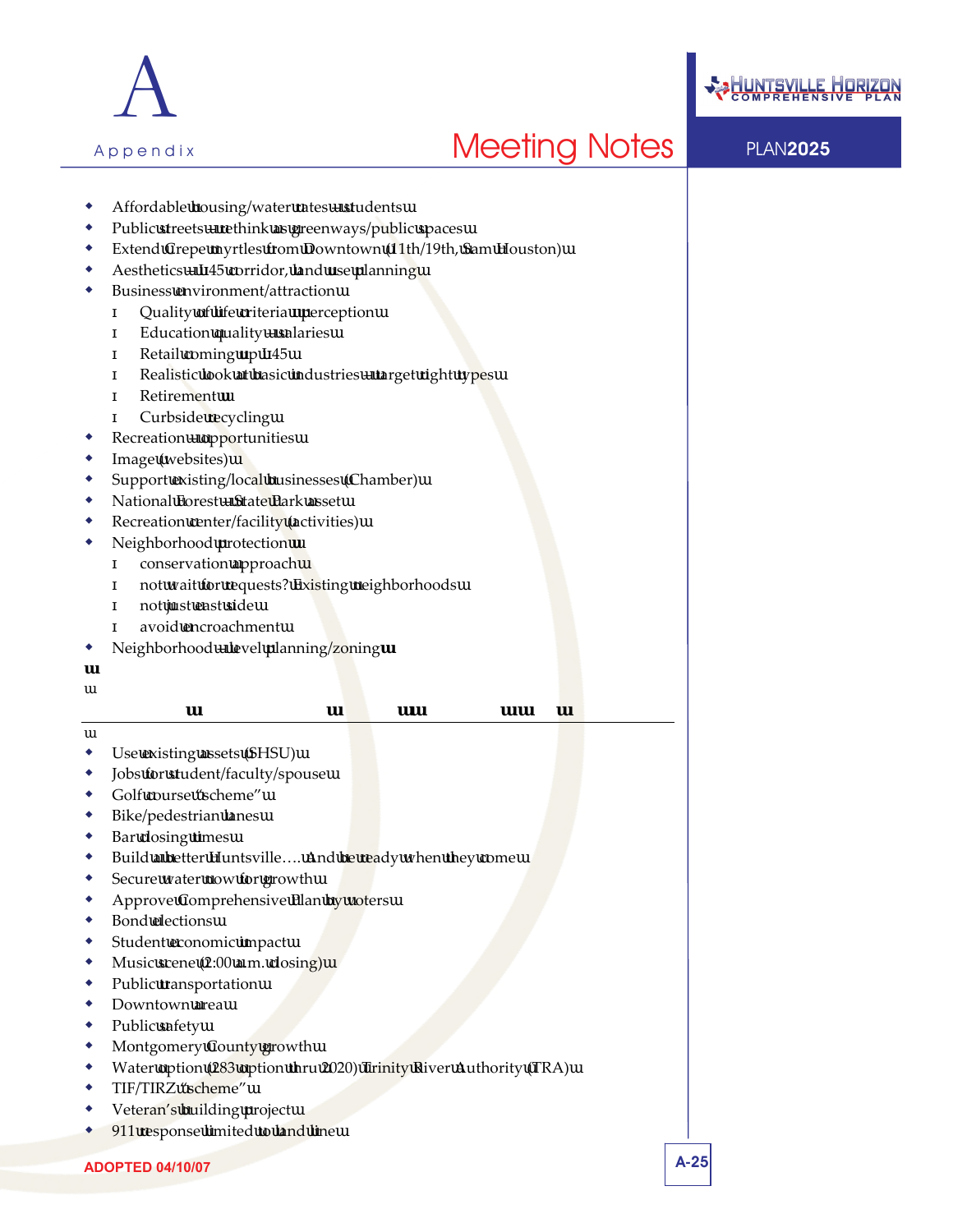

- County inclusion in planning
- Use University police for crossings?
- TIRZ for distressed areas
- "TANSTAFL" There ain't no such thing as a free lunch
- Need for tax increase to support more in youth
- Clean industry
- Promote small business development
- Identity crisis (Woodland Hills of Texas)
- Tourism impact
- Add small business list to plan
- Provide youth activities
- Loss of trees
- New/expand library
- Water quality
- Don't need Comprehensive Plan need responsive government
- I.D public hands to be returned to private hands
- Have multiple libraries
- Water catchment system (waive water fee)
- Affordable housing needed
- Plan language against eminent domain
- Raise standards and pay for police
- More development around SHSU spurred by SHSU investments
- Few sidewalks, no bike lanes (especially Downtown, SHSU area)
- Improving quality of life NOW not in 20 years
- Businesses that FIT here
- Clean environment asset
- Social challenges "under the radar" concerned community effort (cost/benefit), youth/families
- City investment in essential systems for today's needs plus to prepare for coming growth
- Actions, budget strategies to be taken based on Comprehensive Plan citizen scrutiny
- Who bears "burden of economic development"
- Huntsville music scene drinking hours limitation
- Public safety infrastructure  $-9$  1 1, EMS, dispatching, communications equipment (city/county/SHSU coordination)
- Security first business, neighborhood stability
- Maintain a city with cohesive center (unlike some other cities)
- Youth activities, family attraction, worker attraction, business attraction
- I 45 corridor aesthetics tree buffers around development
- Library asset expansion or new building? Maintain existing, two additional neighborhood sites?
- Specific/small/incremental efforts "magnetic" city, draw, retain (what factors?)
	- "Re expose" natural terrain in Huntsville (especially Downtown, SHSU)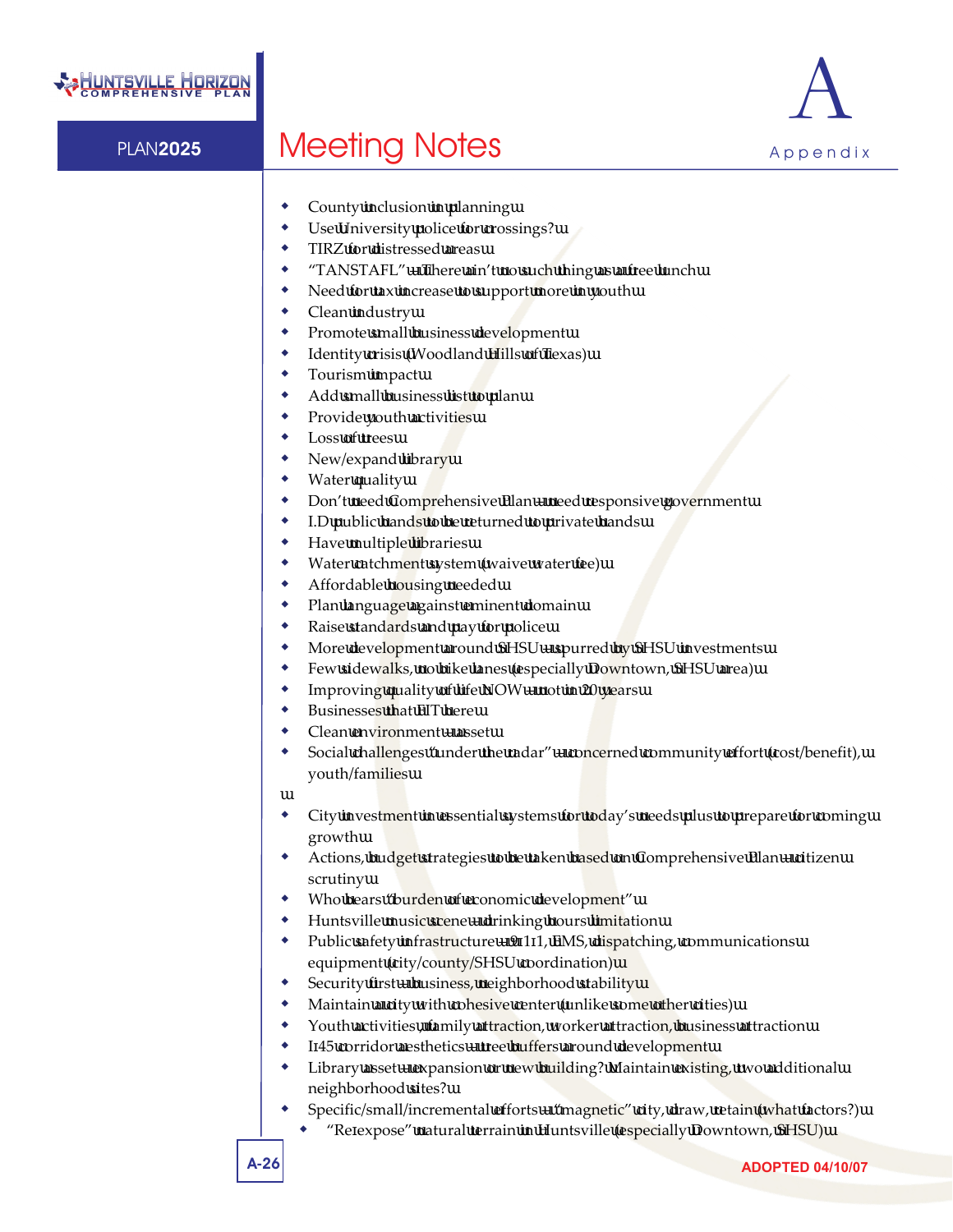



- Incentives for water conservation/catchment/re use
- Retention/attraction of public safety employees higher pay, higher qualifications

### **SAM HOUSTON STATE UNIVERSITY FORUM – OCTOBER 10, 2006**

### Expanded Drinking Curfew to 2am:

- Closing time at local taverns is a Texas Alcohol and Beverage Commission (TABC) safety issue
- Alcohol curfew shuttle is needed
- Do not support the 2:00 a.m. curfew
- Student government supports the curfew not to encourage drinking but to expand the local economy
- Student bartender students driving at midnight need alcohol education, which he feels will come as part of the curfew expansion
- SHSU student population how many are of legal drinking age?
- What about alcohol on campus? It's a liability issue
- Curfew extension will improve the student's GPA because Thursday is now the de facto Friday night – if bars were open later, more people would stay in town and therefore, more students would study while here, resulting in higher GPAs
- A student's focus should be to get an education not keeping bars open until 2:00 a.m.
- According a local bar owner an expanded 2:00 a.m. curfew will not help local businesses much because the students don't spend much to begin with

Transportation:

- Street lighting (i.e. Montgomery Road) not all streets are lit at night, it's a safety issue
- Transportation: shuttle system lot of residential traffic from students
- Transportation biking across SHSU is "scary" a network of bike paths is needed
- The Comprehensive Plan should truly take a comprehensive view of the community, especially when it comes to transportation issues through town
- Street lights In Huntsville it is illegal to turn right on red; Sam Houston and Sycamore has signal issues
- Pedestrian traffic: HEB at Sam Houston and Lake Road is very dangerous
- Parking Downtown: do not want on street parking
- SHSU enrollment equates to a parking crisis and litter from students across town is an issue – students need to pick up after themselves
- Highways 45 and 19 there is a large parking lot there now possibility for a shuttle lot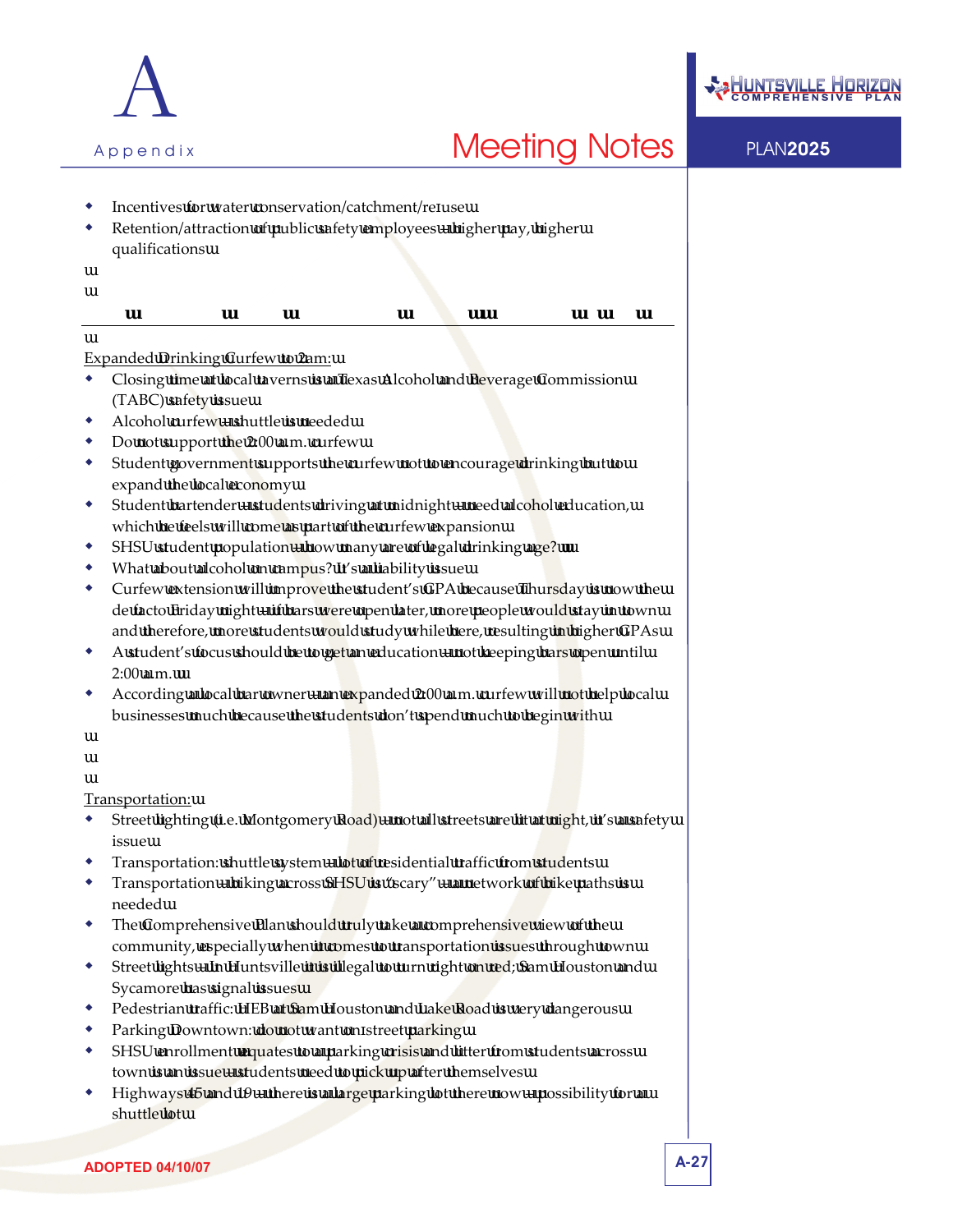

- Park and ride presently there are five to 10 cars there at any given time needs to be linked
- How would a park and ride work? Possible grant dollars and nominal increases in students fees (ex: UT shuttle system as a model)

### Infrastructure:

- SHSU: New construction on campus has not had reliable inspections performed; existing codes are not followed and therefore, taxpayers get hit with additional costs
- Utilities there is a high cost of water in town need to look for opportunities to capture run off
- Infrastructure need to focus on how to expand and upgrade existing infrastructure; a recycling program would be good

#### Economic Development:

- SHSU is promoting a number of graduate programs but need better local jobs and amenities to attract both students and faculty
- Business prohibited by local zoning laws?
- Local shopping would like to see more student oriented opportunities
- Growth of community over the past five years more students stay on weekends – City should invest in social opportunities for students – could turn into revenue generators for the local economy
- A broader range of businesses is needed in the community
- Community involvement need an SBA office in town
- Students do put money into the local economy the City should work hard to improve themselves or students will go elsewhere
- Businesses are looking for per capita income/traffic counts big box retailers will not expand into Huntsville until certain thresholds are met
- Incentives will give us things to play around with but won't change the economic *profile* of the citizens
- Direct relationship between business/family/community it's a leap of faith for businesses to locate here – more need to make one
- Student related businesses struggle in the "off season"
- What is tourism like here? What kind of impact does it make?
- Incentives are only as good as the businesses they attract need to expand beyond the retail focus on industrial and offices (ex: a regional call center for State Farm or a regional distribution center) - there is a delayed satisfaction for sales tax – chicken versus egg issue
- Highway 75 used to be heavy truck traffic through town the point is that change is coming (businesses are coming) it just takes time but the economy needs to expand first

#### Quality of Life:

Family life is an issue: it is difficult to attract professors because there are limited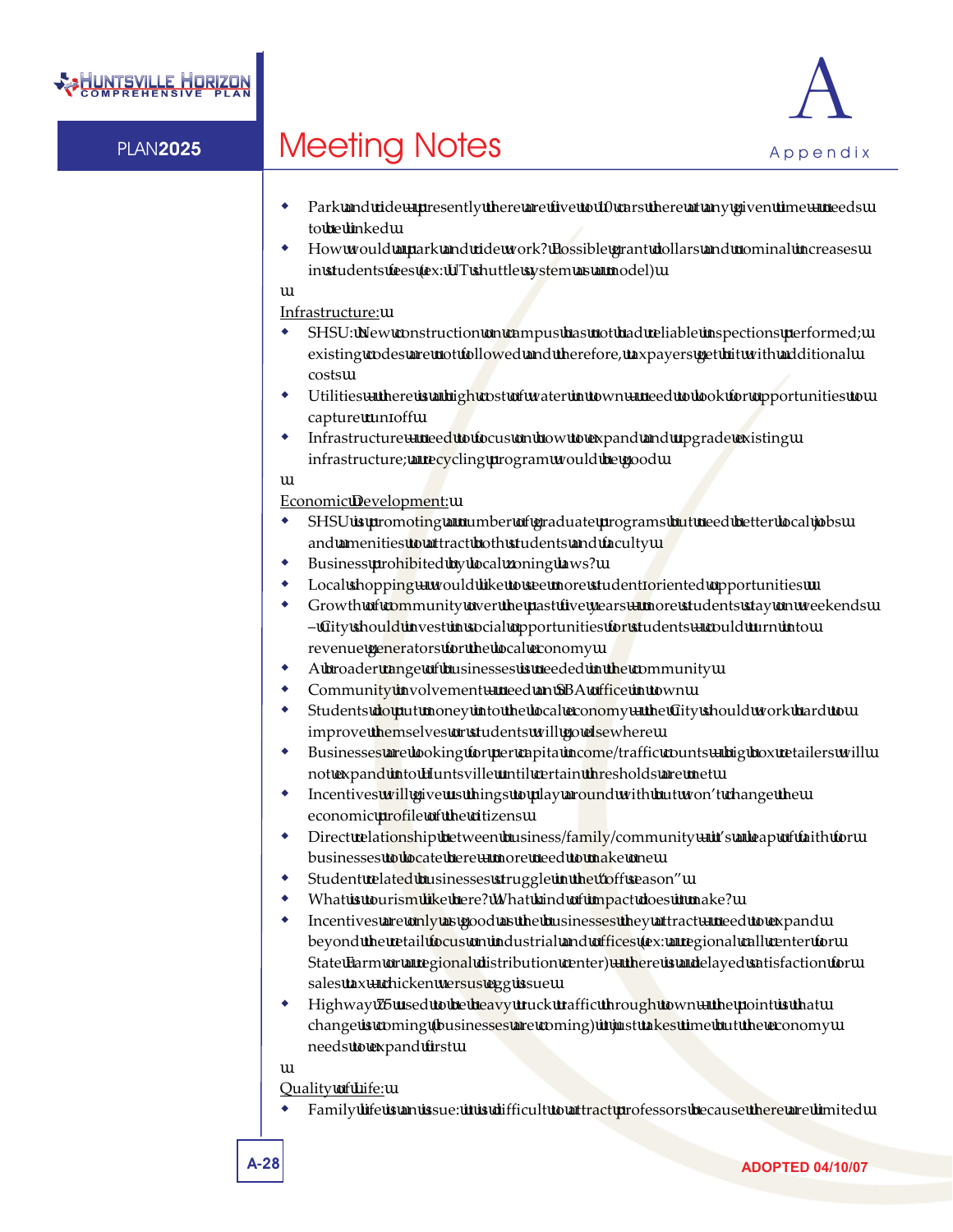



professional opportunities for their spouses and educational opportunities for their children; housing is also challenging

- 3,744 non traditional students attend SHSU they would like to stay in town but find it difficult to find jobs and housing for their families. Parks and overall quality of life for their families is difficult.
- Local law enforcement students feel there is a double standard
- New development tree preservation ordinance in place
- City police have an adversarial relationship with students
- Students don't feel welcome by local merchants
- City should preserve a sense of community and history not succumb to growth pressures
- Tree ordinance no over planting of trees, will hide the views
- Segregation look at how the Ward maps are drawn, they dilute the SHSU voting power – the City should redraw the maps (this was echoed two times)
- Local social opportunities are limited need to expand to meet student demands
- SHSU growth is not much wont' see much local growth until Houston gets here
- Many children are home schooled due to the poor public school options
- Maybe SHSU should consider "more click and less brick" as they expand programs in the future
- Public school system will be addressed in the Community Profile and Economic Development portions of the Comprehensive Plan
- Community needs to support and protect the SHSU name lobby to protect the name and it's identity
- CPAC Board should request another meeting at SHSU during the day to better capture faculty, staff and students who commute
- Like the country/rural feel of the community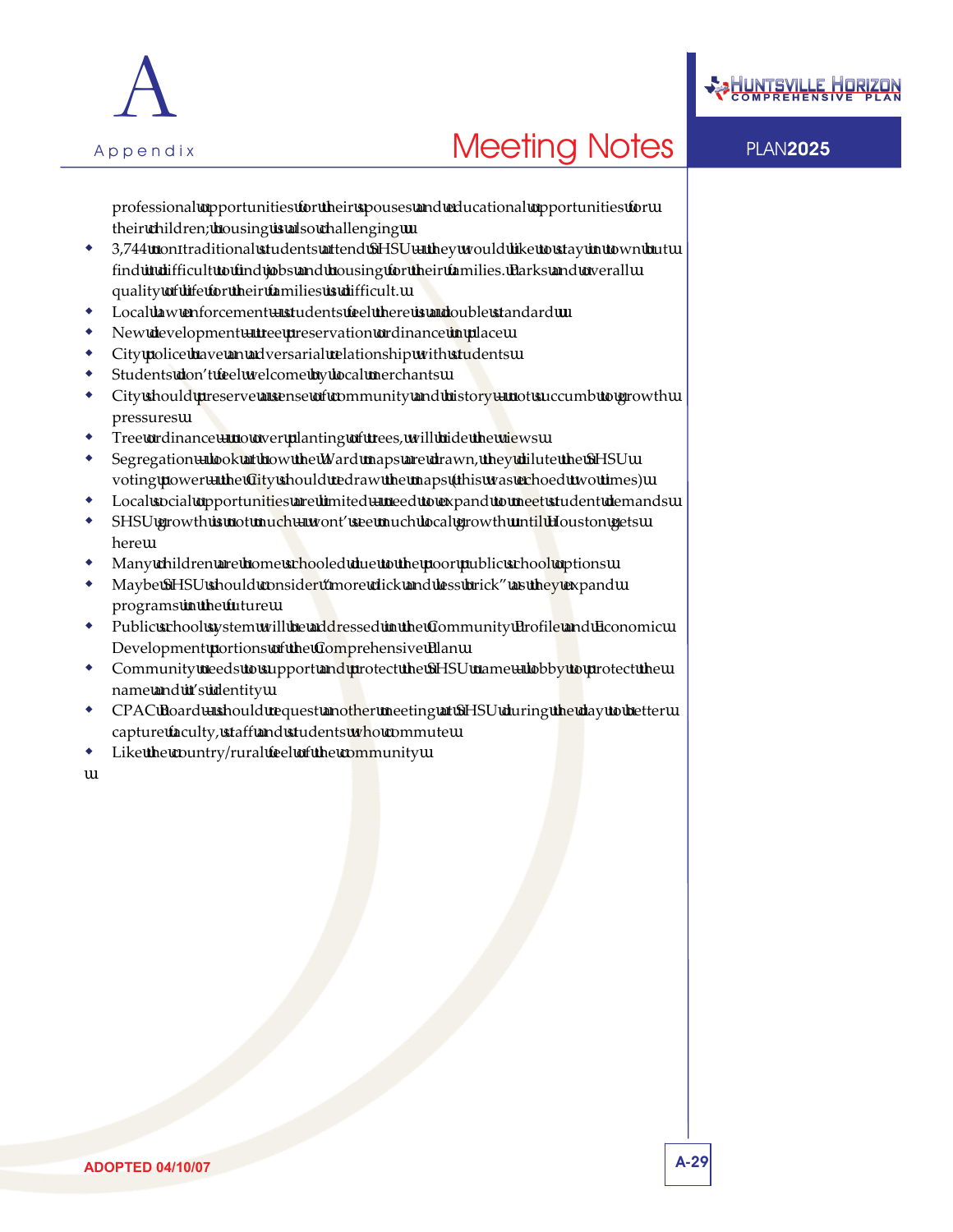

### **Input Received via E Mail**

### **Thursday, August 31, 2006**

Good day to you! My name is \_\_\_\_\_\_\_\_\_\_\_\_\_\_\_\_ and my significant other is \_. I just found your website and we have lived in Huntsville for 4+ years and would like to learn more. Currently we live in the area you consider Ward 3 and are getting ready to move from renters to owners. We will be closing on a house soon that is in Ward 3. I would like more information on events for this area. I also work for a company here in Huntsville that I will pass this information along to also.

Thank You

### **Thursday, September 14, 2006**

I'm sorry the meeting became so politicized this evening that I and others left early. I would like to suggest that drainage issues be addressed in the plan. I would also suggest that there be a plan in which citizens, along with assistance from city staff, be permitted to address issues on their property, drainage, for less than the multi million dollar plans previously suggested by the staff.

Thank you,

### **Friday, September 15, 2006**

- 1. The Term Advisory Committee has many ramifications. The Public participants should be made aware of the fact that the final vote belongs to their elected officials. The only other solution to having full Public participation would be for the City Council to require a vote of the final document.
- 2. Realizing that taxable properties is a solid way to reduce the current tax burden Proposal/grants/projects etc. should be directed at needed projects that will ad additional funds to the cities bottom line of revenues. I would support more affordable housing for the working class who are residents currently renting. Huntsville also should look at our aging population who are/ or will be on fixed incomes in terms of affordable housing. Right now there is a gap (the rich can afford private retirement type living, the income qualifying can qualify for subsidized) but there are no reasonably priced properties for those in between., )
- 3. Enforcement of services required involving continued maintenance of city services, i.e. streets, sewers parks which show potential investors a safe, secure and well maintained public works department.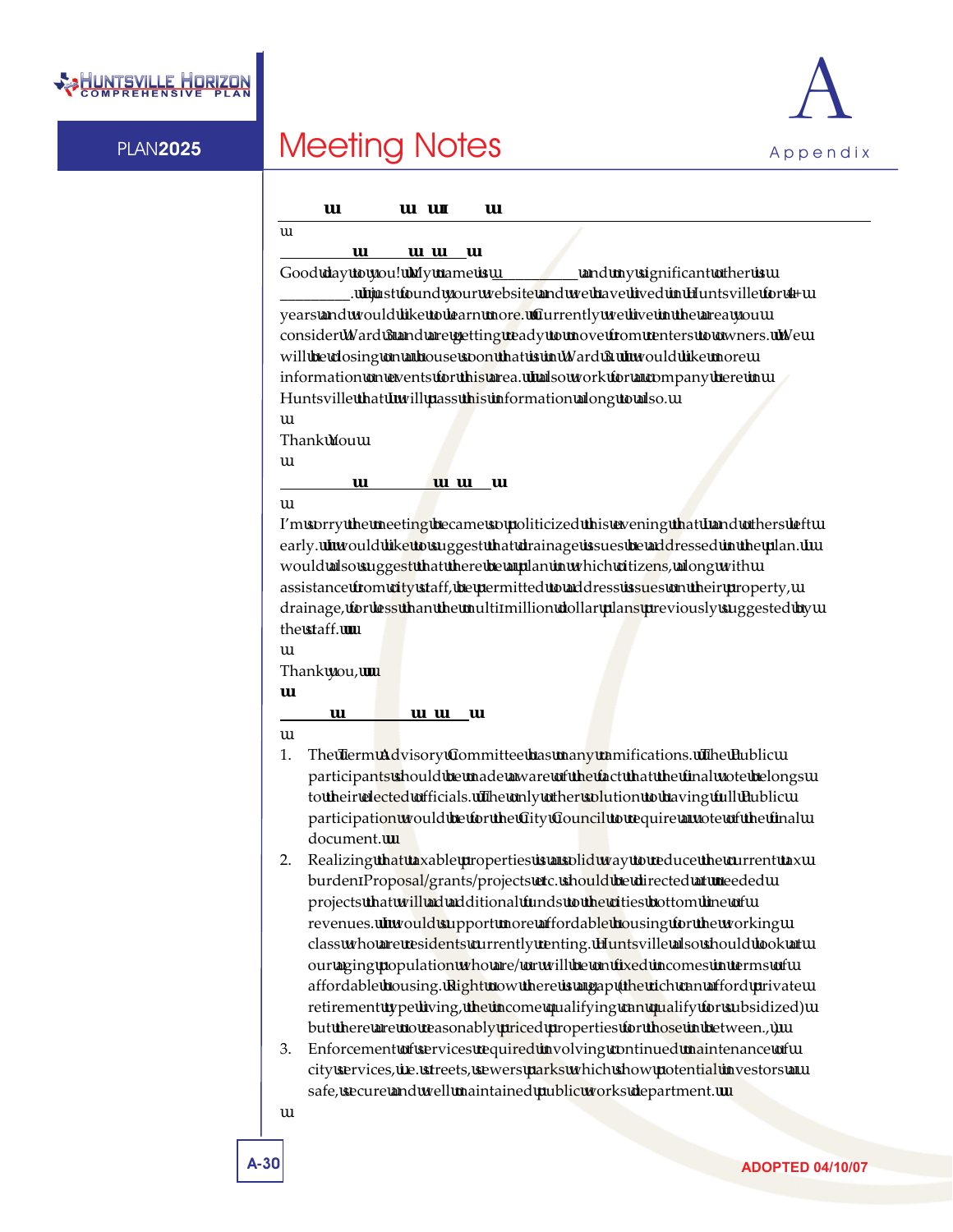



- 4. Regardless of the economic level of a neighborhood there should be basic amenities provided such as decent streets, sewers, garbage pick up etc. there are areas within 3 minutes of the new pool where the streets are horrible. entry into and out of these areas appear to be like other neighborhood roads until you get out of view from adjacent streets i.e. Smith Hill, Gospel Hill and areas in the new colony neighborhood.
- 5. Traffic patterns need to be documented beyond those which are controlled by the State to ease congestion and make traveling within the city a less frustrating experience. (the street behind American Bank serves no purpose that I can see)
- 6. A public transportation mode explored at least for peak times of day i.e. Someone suggested a trolley I see this applicable to the areas in the immediate downtown area only, Austin, TX has mini buses maybe this concept of how they developed their routes could be looked at I believe they run in core areas of need in that city.
- 7. A project that would recognize owners of properties that have contributed to the beautification and quality of business rental properties in the Community.
- 8. Sidewalks would be a major project if viewed traditionally,(both sides of a street) the city could look at putting sidewalks on one side of a street particularly in school zones where schools exist.
- 9. We could have some sort of usage tax for those people who work (or have businesses) in Huntsville and live outside our community. I would much rather prefer usage of the areas bordering the interstate, I for one would not want to live in an area bordering a highway plus if development occurs there there is a greater possibility of travelers stopping and making purchases in route (StarBucks appears to be having good traffic off the freeway) perhaps we could just ad more buffer zones i.e. green spaces etc. between the developments. and not put them so close to the ramps & exits.
- 10. I too would like to know what projects are currently in the works in our city. Rumors are ramped about developments, here and there this is why citizens have no trust level with the city of Huntsville they are always closing the public out of information, A true display of our cities budget A audit from a outside source is badly needed to set straight the cities finances.
- 11. Better Police community relations with the students on/off campus, and ethnic residents in general. Service should be equally applied to all citizens, and not of a harassment nature.
- 12. I would like to explore specific industries, businesses that would work in Huntsville and then go after those entities.
- 13. I agree with the need for a library
	- 14. City Hall when built could have served the larger community by incorporating a more usable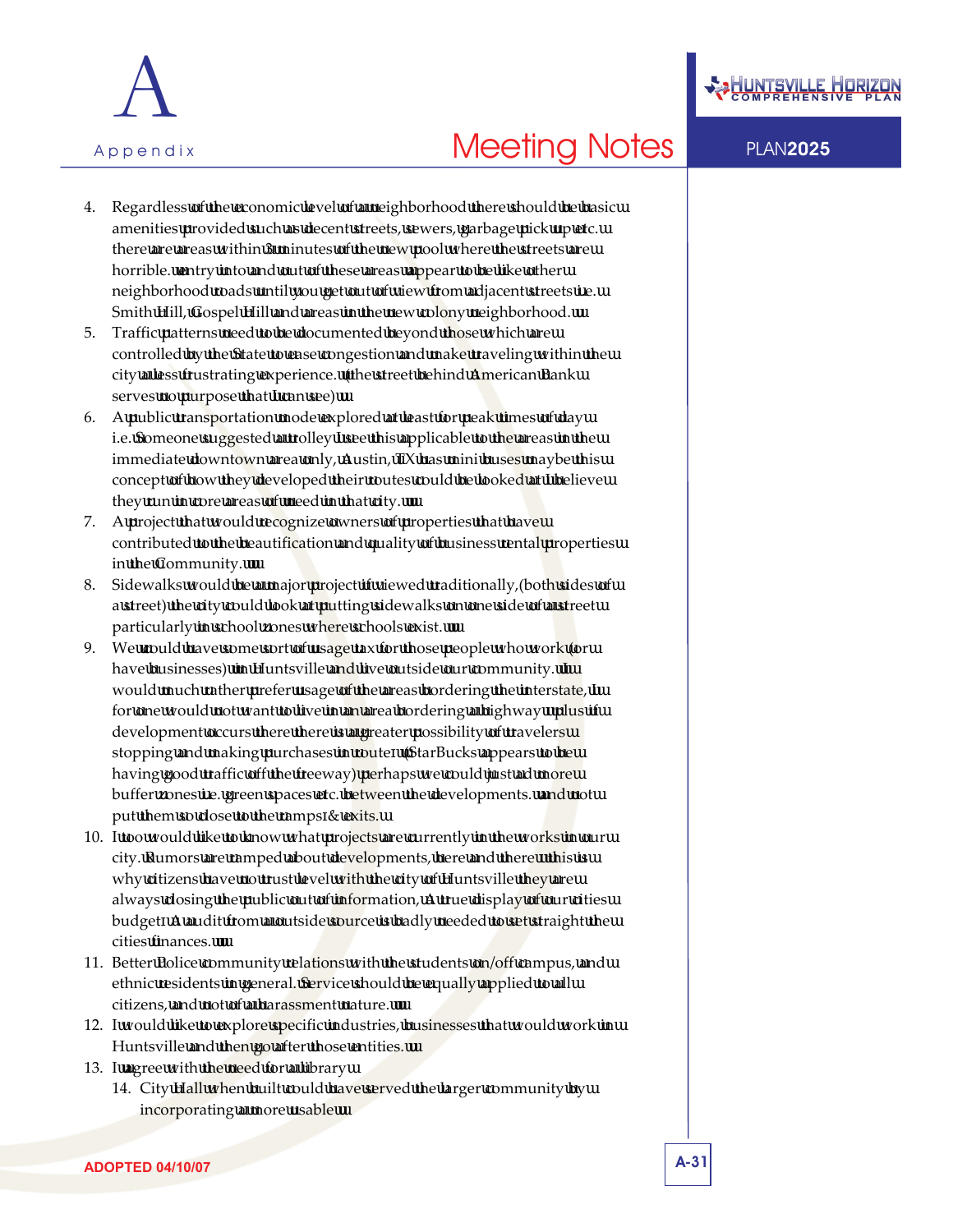



15. The City Council should stop catering to established or power groups in the city. Projects should be based on the benefits to the community as a whole and how the project will impact the budget, tax base and the citizens of the community.

### **Wednesday, September 20, 2006**

City Council Members and Mr. Hamrick,

At the beginning of each of the Ward Congress the consultant mentions a stakeholder meeting held on July 6th. Can you please tell us or me who the stakeholders are for the Comprehensive Plan.

### **Thursday, September 21, 2006**

A lot of prime property within the city limits is devoted to pasture for TDCJ horses. I think future plans should include better use of this land. For example, the pasture across from the Citco station at the Goree overpass would be an excellent site for a Texas State Veterans Home; it s got the utilities close by, is close to the hospital, has convenient access to  $I$  45, and is a therapeutic setting for a facility of this type. It would also bring additional employment opportunities to Huntsville. I would think about 20 acres would be enough land and since it would be devoted to an alternate state use, the transfer could be made without a purchase by the City.

Thanks for the opportunity to comment.

### **Monday, September 25, 2006**

I don t play golf, nor has any Golfer darkened our doorsteps, for any kind of service. My water bill has gone up tremendously, and I really can t afford any more of your mistakes, or big thoughts, (redoing the pool concrete...) so please leave ward 4 out of the expense. It is obvious you are trying to do the right thing, and good luck with that.... Have a wonderful day, and keep on smiling, is about as positive as it seems to get for you guys. Thanks for spending those tax dollars, just slow it down a little. If there seems to be too many coming your way... give a little back. In my experiences, people would rather have a little cash back than a pretty sidewalk. Look at what happened to Downtown... less parking all around the square, and pretty sidewalks. I would rather have the parking, and a dirt trail. Thanks.